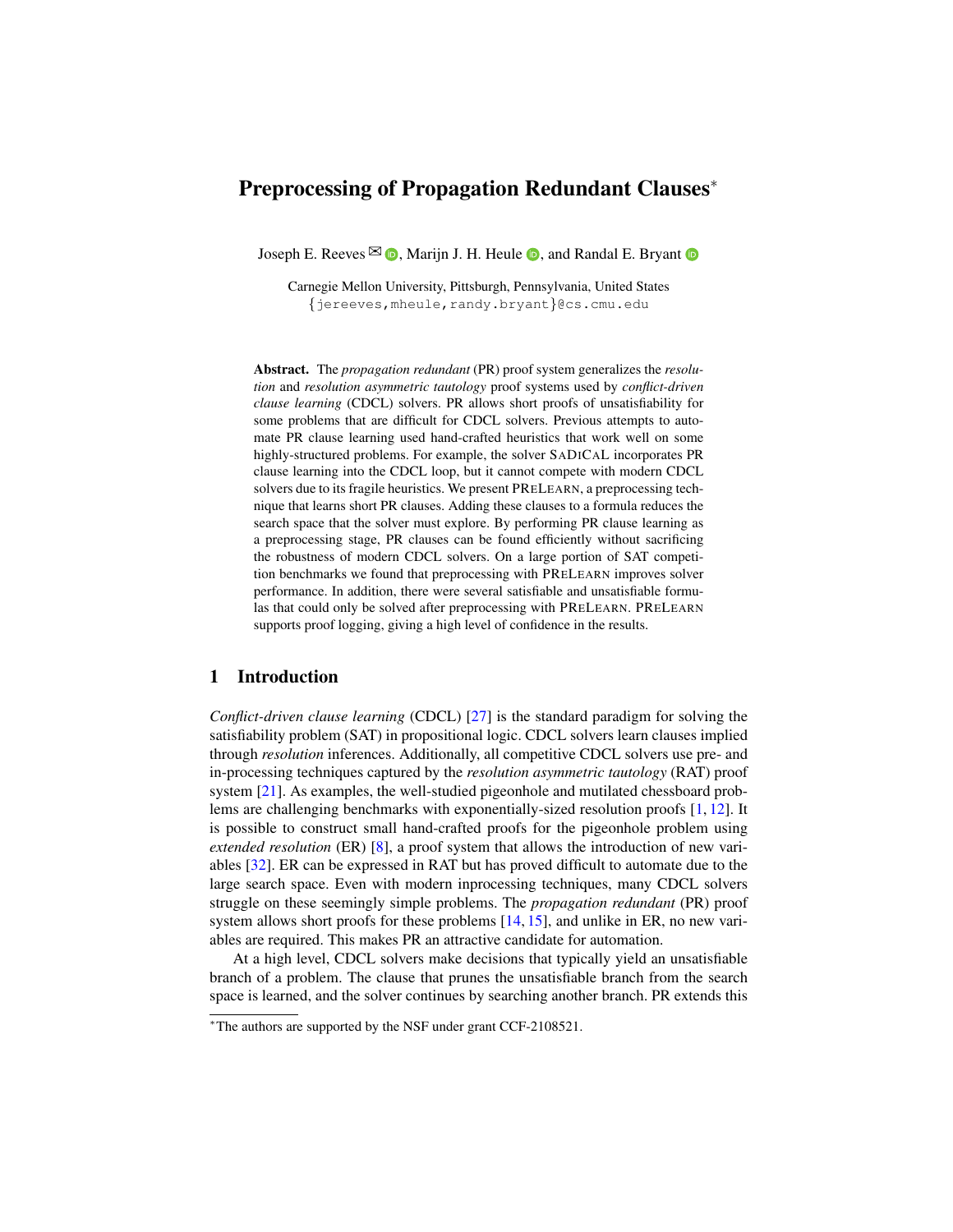paradigm by allowing more aggressive pruning. In the PR proof system a branch can be pruned as long as there exists another branch that is at least as satisfiable. As an example, consider the mutilated chessboard. The mutilated chessboard problem involves finding a covering of  $2 \times 1$  dominos on an  $n \times n$  chessboard with two opposite corners removed (see Section [5.4\)](#page-7-0). Given two horizontally oriented dominoes covering a  $2 \times 2$  square, two vertically oriented dominos could cover the same  $2 \times 2$  square. For any solution that uses the dominos in the horizontal orientation, replacing them with the dominos in the vertical orientation would also be a solution. The second orientation is as satisfiable as the first, and so the first can be pruned from the search space. Even though the number of possible solutions may be reduced, the pruning is satisfiability preserving. This is a powerful form of reasoning that can efficiently remove many symmetries from the mutilated chessboard, making the problem much easier to solve [\[15\]](#page-17-5).

The *satisfaction-driven clause learning* (SDCL) solver SADICAL [\[16\]](#page-17-6) incorporates PR clause learning into the CDCL loop. SADICAL implements hand-crafted decision heuristics that exploit the canonical structure of the pigeonhole and mutilated chessboard problems to find short proofs. However, SADICAL's performance deteriorates under slight variations to the problems including different constraint encodings [\[7\]](#page-17-7). The heuristics were developed from a few well-understood problems and do not generalize to other problem classes. Further, the heuristics for PR clause learning are likely ill-suited for CDCL, making the solver less robust.

In this paper, we present PRELEARN, a preprocessing technique for learning PR clauses. PRELEARN alternates between finding and learning PR clauses. We develop multiple heuristics for finding PR clauses and multiple configurations for learning some subset of the found PR clauses. As PR clauses are learned we use failed literal probing [\[11\]](#page-17-8) to find unit clauses implied by the formula. The preprocessing is made efficient by taking advantage of the inner/outer solver framework in SADICAL. The learned PR clauses are added to the original formula, aggressively pruning the search space in an effort to guide CDCL solvers to short proofs. With this method PR clauses can be learned without altering the complex heuristics that make CDCL solvers robust. PRELEARN focuses on finding short PR clauses and failed literals to effectively reduce the search space. This is done with general heuristics that work across a wide range of problems.

Most SAT solvers support logging proofs of unsatisfiability for independent checking [\[17,](#page-17-9) [20,](#page-17-10) [33\]](#page-18-2). This has proved valuable for verifying solutions independent of a (potentially buggy) solver. Modern SAT solvers log proofs in the DRAT proof system (RAT [\[21\]](#page-17-0) with deletions). DRAT captures all widely used pre- and in-processing techniques including bounded variable elimination [\[10\]](#page-17-11), bounded variable addition [\[26\]](#page-18-3), and extended learning [\[4](#page-17-12)[,32\]](#page-18-1). DRAT can express the common symmetry-breaking techniques, but it is complicated [\[13\]](#page-17-13). PR can compactly express some symmetry-breaking techniques [\[14,](#page-17-4) [15\]](#page-17-5), yielding short proofs that can be checked by the proof checker DPR-TRIM [\[16\]](#page-17-6). PR gives a framework for strong symmetry-breaking inferences and also maintains the highly desirable ability to independently verify proofs.

The contributions of this paper include: (1) giving a high-level algorithm for extracting PR clauses, (2) implementing several heuristics for finding and learning PR clauses, (3) evaluating the effectiveness of different heuristic configurations, and (4) assessing the impact of PRELEARN on solver performance. PRELEARN improves the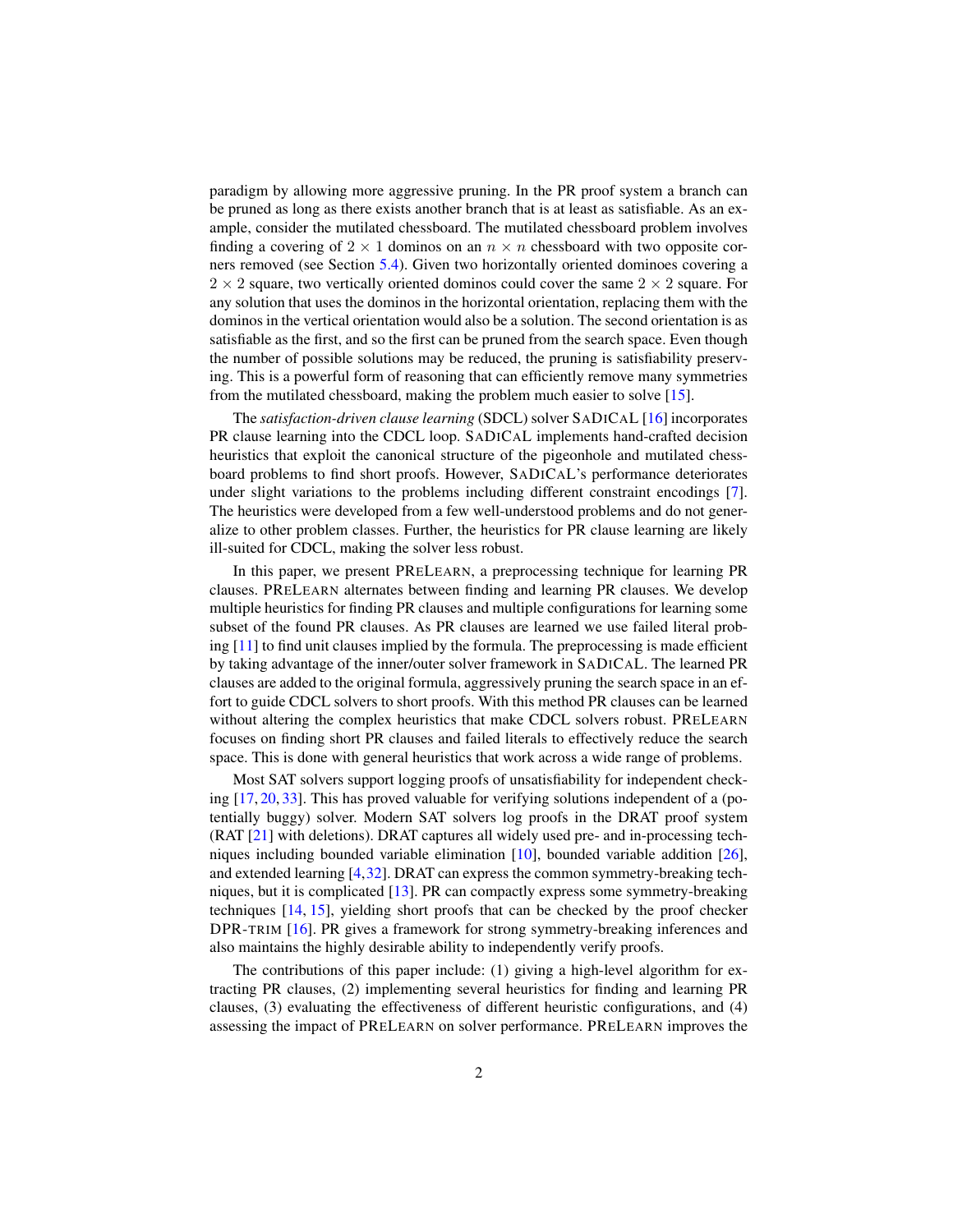performance of the CDCL solver KISSAT on a quarter of the satisfiable and unsatisfiable competition benchmarks we considered. The improvement is significant for a number of instances that can only be solved by KISSAT after preprocessing. Most of them come from hard combinatorial problems with small formulas. In addition, PRELEARN directly produces refutation proofs for the mutilated chessboard problem containing only unit and binary PR clauses.

### 2 Preliminaries

We consider propositional formulas in *conjunctive normal form* (CNF). A CNF formula  $\psi$  is a conjunction of *clauses* where each clause is a disjunction of *literals*. A literal l is either a variable x (positive literal) or a negated variable  $\bar{x}$  (negative literal). For a set of literals L the formula  $\psi(L)$  is the clauses  $\{C \in \psi \mid C \cap L \neq \emptyset\}.$ 

An *assignment* is a mapping from variables to truth values 1 (*true*) and 0 (*false*). An assignment is *total* if it assigns every variable to a value, and *partial* if it assigns a subset of variables to values. The set of variables occurring in a formula, assignment, or clause is given by var( $\psi$ ), var( $\alpha$ ), or var(C). For a literal l, var(l) is a variable.

An assignment  $\alpha$  *satisfies* a positive (negative) literal l if  $\alpha$  maps var(l) to true ( $\alpha$ maps var(l) to false, respectively), and *falsifies* it if  $\alpha$  maps var(l) to false ( $\alpha$  maps  $var(l)$  to true, respectively). We write a finite partial assignment as the set of literals it satisfies. An assignment satisfies a clause if the clause contains a literal satisfied by the assignment. An assignment satisfies a formula if every clause in the formula is satisfied by the assignment. A formula is *satisfiable* if there exists a satisfying assignment, and *unsatisfiable* otherwise. Two formula are *logically equivalent* if they share the same set of satisfying assignments. Two formulas are *satisfiability equivalent* if they are either both satisfiable or both unsatisfiable.

If an assignment  $\alpha$  satisfies a clause C we define  $C|\alpha = \top$ , otherwise  $C|\alpha$  represents the clause C with the literals falsified by  $\alpha$  removed. The empty clause is denoted by  $\perp$ . The formula  $\psi$  reduced by an assignment  $\alpha$  is given by  $\psi|_{\alpha} = \{C | \alpha \mid C \in$  $\psi$  and  $C|\alpha \neq \top$ . Given an assignment  $\alpha = l_1 \dots l_n$ ,  $C = (\bar{l}_1 \vee \dots \vee \bar{l}_n)$  is the clause that *blocks* α. The assignment *blocked* by a clause is the negation of the literals in the clause. The literals touched by an assignment is defined by touched<sub> $\alpha$ </sub> $(C) = \{l \mid l \in$ C and var $(l) \in \text{var}(\alpha)$  for a clause. For a formula  $\psi$ , touched $\alpha(\psi)$  is the union of touched variables for each clause in  $\psi$ . A *unit* is a clause containing a single literal. The *unit clause rule* takes the assignment  $\alpha$  of all units in a formula  $\psi$  and generates  $\psi|_{\alpha}$ . Iteratively applying the unit clause rule until fixpoint is referred to as *unit propagation*. In cases where unit propagation yields  $\perp$  we say it derived a *conflict*. A formula  $\psi$  *implies* a formula  $\psi'$ , denoted  $\psi \models \psi'$ , if every assignment satisfying  $\psi$  satisfies  $\psi'$ . By  $\psi \vdash_1 \psi'$  we denote that for every clause  $C \in \psi'$ , applying unit propagation to the assignment blocked by C in  $\psi$  derives a conflict. If unit propagation derives a conflict on the formula  $\psi \cup \{\{l\}\}\,$ , we say l is a *failed literal* and the unit  $\overline{l}$  is logically implied by the formula. Failed literal probing [\[11\]](#page-17-8) is the process of successively assigning literals to check if units are implied by the formula. In its simplest form, probing involves assigning a literal l and learning the unit  $\overline{l}$  if unit propagation derives a conflict, otherwise  $l$  is unassigned and the next literal is checked.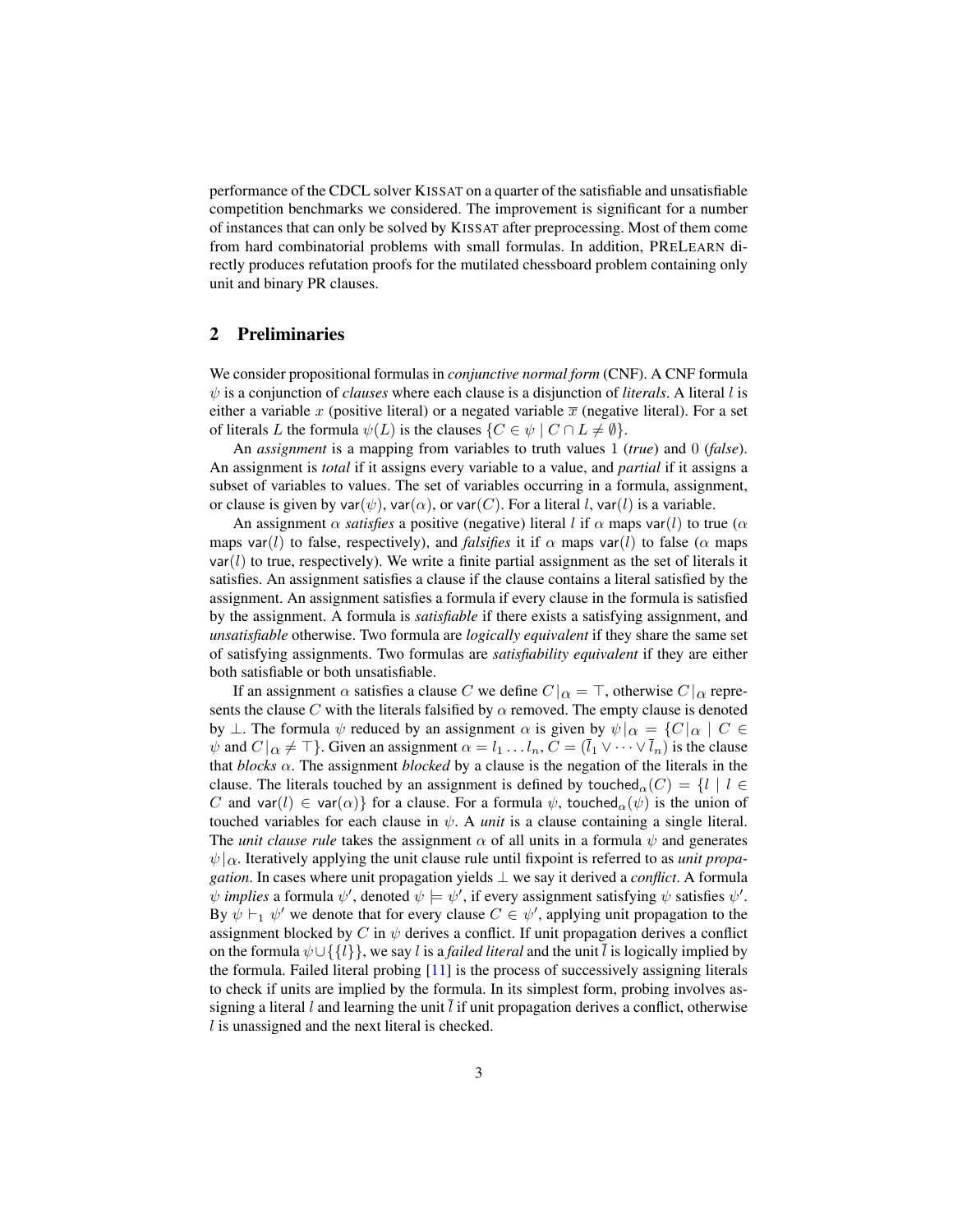To evaluate the satisfiability of a formula, a CDCL solver [\[27\]](#page-18-0) iteratively performs the following operations: First, the solver performs unit propagation, then tests for a conflict. Unit propagation is made efficient with two-literal watch pointers [\[28\]](#page-18-4). If there is no conflict and all variables are assigned, the formula is satisfiable. Otherwise, the solver chooses an unassigned variable through a variable decision heuristic  $[6, 25]$  $[6, 25]$  $[6, 25]$ , assigns a truth value to it, and performs unit propagation. If, however, there is a conflict, the solver performs conflict analysis potentially learning a short clause. In case this clause is the empty clause, the formula is unsatisfiable.

### 3 The PR Proof System

A clause C is *redundant* w.r.t. a formula  $\psi$  if  $\psi$  and  $\psi \cup \{C\}$  are *satisfiability equivalent*. The clause sequence  $\psi, C_1, C_2, \ldots, C_n$  is a clausal proof of  $C_n$  if each clause  $C_i$  (1  $\leq$  $i \leq n$ ) is redundant w.r.t.  $\psi \cup \{C_1, C_2, \ldots, C_{i-1}\}$ . The proof is a refutation of  $\psi$  if  $C_n$ is ⊥. Clausal proof systems may also allow deletion. In a refutation proof clauses can be deleted freely because the deletion cannot make a formula less satisfiable.

Clausal proof systems are distinguished by the kinds of redundant clauses they allow to be added. The standard SAT solving paradigm CDCL learns clauses implied through *resolution*. These clauses are logically implied by the formula, and fall under the *reverse unit propagation* (RUP) proof system. The *Resolution Asymmetric Tautology* (RAT) proof system generalizes RUP. All commonly used inprocessing techniques emit DRAT proofs. The *propagation redundant* (PR) proof system generalizes RAT by allowing the pruning of branches *without loss of satisfaction*.

Let C be a clause in the formula  $\psi$  and  $\alpha$  the assignment blocked by C. Then C is PR w.r.t.  $\psi$  if and only if there exists an assignment  $\omega$  such that  $\psi|_{\alpha \in \mathcal{A}}$   $\psi|_{\omega}$  and  $\omega$ satisfies C. Intuitively, this allows inferences that block a partial assignment  $\alpha$  as long as another assignment  $\omega$  is as satisfiable. This means every assignment containing  $\alpha$ that satisfies  $\psi$  can be transformed to an assignment containing  $\omega$  that satisfies  $\psi$ .

Clausal proofs systems must be checkable in polynomial time to be useful in practice. RUP and RAT are efficiently checkable due to unit propagation. In general, determining if a clause is PR is an NP-complete problem  $[18]$ . However, a PR proof is checkable in polynomial time if the witness assignments  $\omega$  are included. A clausal proof with witnesses will look like  $\psi$ ,  $(C_1, \omega_1)$ ,  $(C_2, \omega_2)$ , ...,  $(C_n, \omega_n)$ . The proof checker DPR-TRIM can efficiently check PR proofs that include witnesses. Further, DPR-TRIM can emit proofs in the LPR format. They can be validated by the formally-verified checker CAKE-LPR [\[31\]](#page-18-6), which was used to validate results in recent SAT competitions.

## 4 Pruning Predicates and SADICAL

Determining if a clause is PR is NP-complete and can naturally be formulated in SAT. Given a clause C and formula  $\psi$ , a *pruning predicate* is a formula such that if it is satisfiable, the clause C is redundant w.r.t.  $\psi$ . SADICAL uses two pruning predicates to determine if a clause is PR: *positive reduct* and *filtered positive reduct*. If either predicate is satisfiable, the satisfying assignment serves as the witness showing the clause is PR.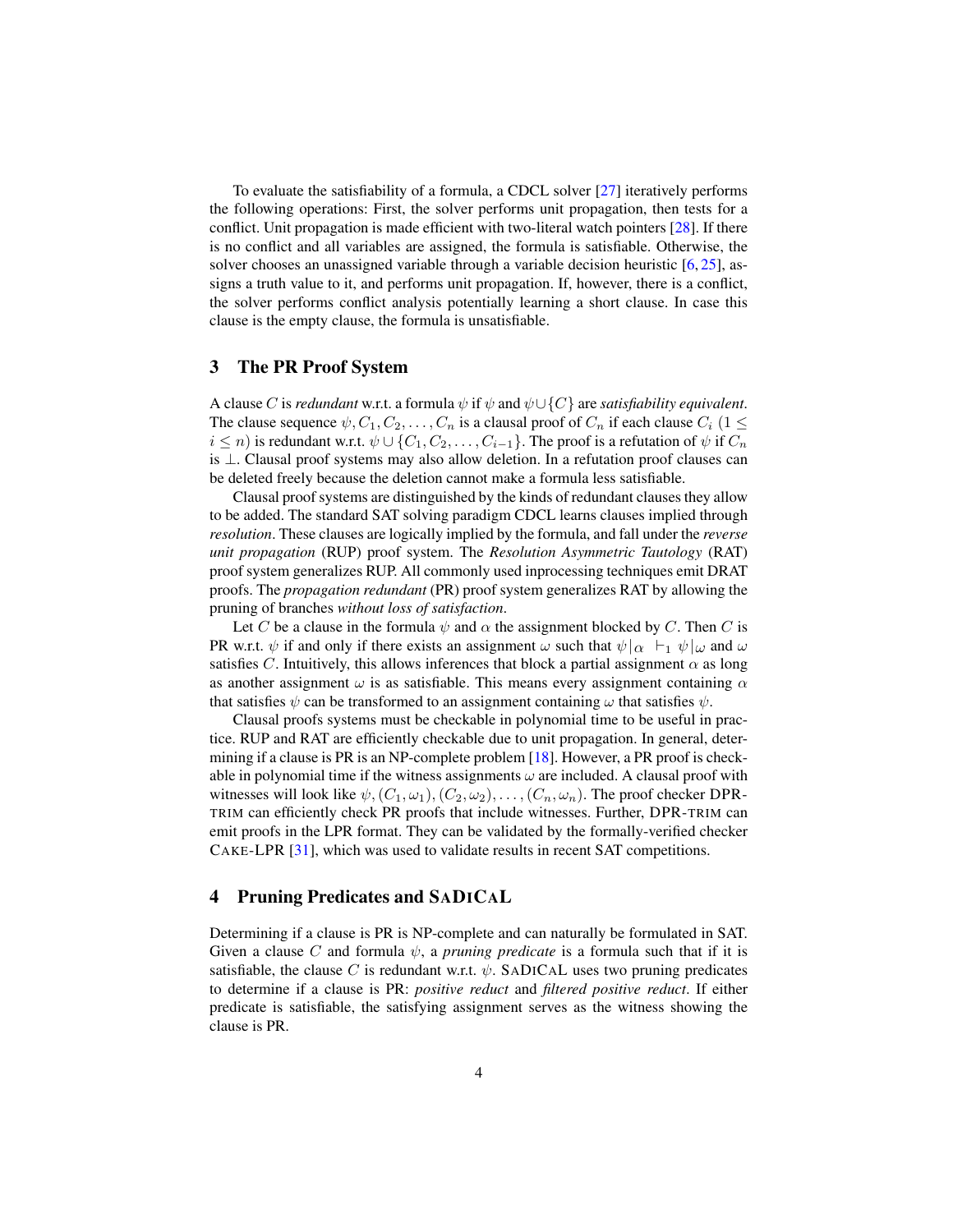Given a formula  $\psi$  and assignment  $\alpha$ , the *positive reduct* is the formula  $G \wedge C$ where C is the clause that blocks  $\alpha$  and  $G = \{\text{touched}_{\alpha}(D) \mid D \in \psi \text{ and } D | \alpha = \top\}.$ If the positive reduct is satisfiable, the clause C is PR w.r.t.  $\psi$ . The positive reduct is satisfiable iff the clause blocked by  $\alpha$  is a *set-blocked* clause [\[23\]](#page-18-7).

Given a formula  $\psi$  and assignment  $\alpha$ , the *filtered positive reduct* is the formula  $G \wedge C$ where C is the clause that blocks  $\alpha$  and  $G = \{\text{touched}_{\alpha}(D) \mid D \in \psi \text{ and } D|_{\alpha} \nvDash_{1}$ touched<sub> $\alpha$ </sub>(D)}. If the filtered positive reduct is satisfiable, the clause C is PR w.r.t.  $\psi$ . The filtered positive reduct is a subset of the positive reduct and is satisfiable iff the clause blocked by  $\alpha$  is a *set-propagation redundant* clause [\[14\]](#page-17-4). Example [1](#page-4-0) shows a formula for which the positive and filtered positive reducts are different, and only the filtered positive reduct is satisfiable.

<span id="page-4-0"></span>*Example 1.* Given the formula  $(x_1 \vee x_2) \wedge (\overline{x}_1 \vee x_2)$ , the positive reduct with  $\alpha = x_1$ is  $(x_1) \wedge (\overline{x}_1)$ , which is unsatisfiable. The clause  $(x_1)$  can be filtered, giving the filtered positive reduct  $(\overline{x}_1)$ , which is satisfiable.

SADICAL [\[16\]](#page-17-6) uses satisfaction-driven clause learning (SDCL) that extends CDCL by learning PR clauses [\[18\]](#page-17-15) based on (filtered) positive reducts. SADICAL uses an inner/outer solver framework. The outer solver attempts to solve the SAT problem with SDCL. SDCL diverges from the basic CDCL loop when unit propagation after a decision does not derive a conflict. In this case a reduct is generated using the current assignment, and the inner solver attempts to solve the reduct using CDCL. If the reduct is satisfiable, the PR clause blocking the current assignment is learned, and the SDCL loop continues. The PR clause can be simplified by removing all non-decision variables from the assignment. SADICAL emits PR proofs by logging the satisfying assignment of the reduct as the witness, and these proofs are verified with DPR-TRIM. The key to SADI-CAL finding good PR clauses leading to short proofs is the decision heuristic, because variable selection builds the candidate PR clauses. Hand-crafted decision heuristics enable SADICAL to find short proofs on pigeonhole and mutilated chessboard problems. However, these heuristics differ significantly from the score-based heuristics in most CDCL solvers. Our experiences with SaCiDaL suggest that improving the heuristics for SDCL reduces the performance of CDCL and the other way around. This may explain why SADICAL performs worse than standard CDCL solvers on the majority of the SAT competition benchmarks. While SADICAL integrates finding PR clauses of arbitrary size in the main search loop, our tool focuses on learning short PR clauses as a preprocessing step. This allows us to develop good heuristics for PR learning without compromising the main search loop.

### 5 Extracting PR Clauses

The goal of PRELEARN is to find useful PR clauses that improve the performance of CDCL solvers on both satisfiable and unsatisfiable instances. Figure [1](#page-5-0) shows how a SAT problem is solved using PRELEARN. For some preset time limit, PR clauses are found and then added to the original formula. Interleaved in this process is failed literal probing to check if unit clauses can be learned. When the preprocessing stage ends, the new formula that includes learned PR clauses is solved by a CDCL solver. If the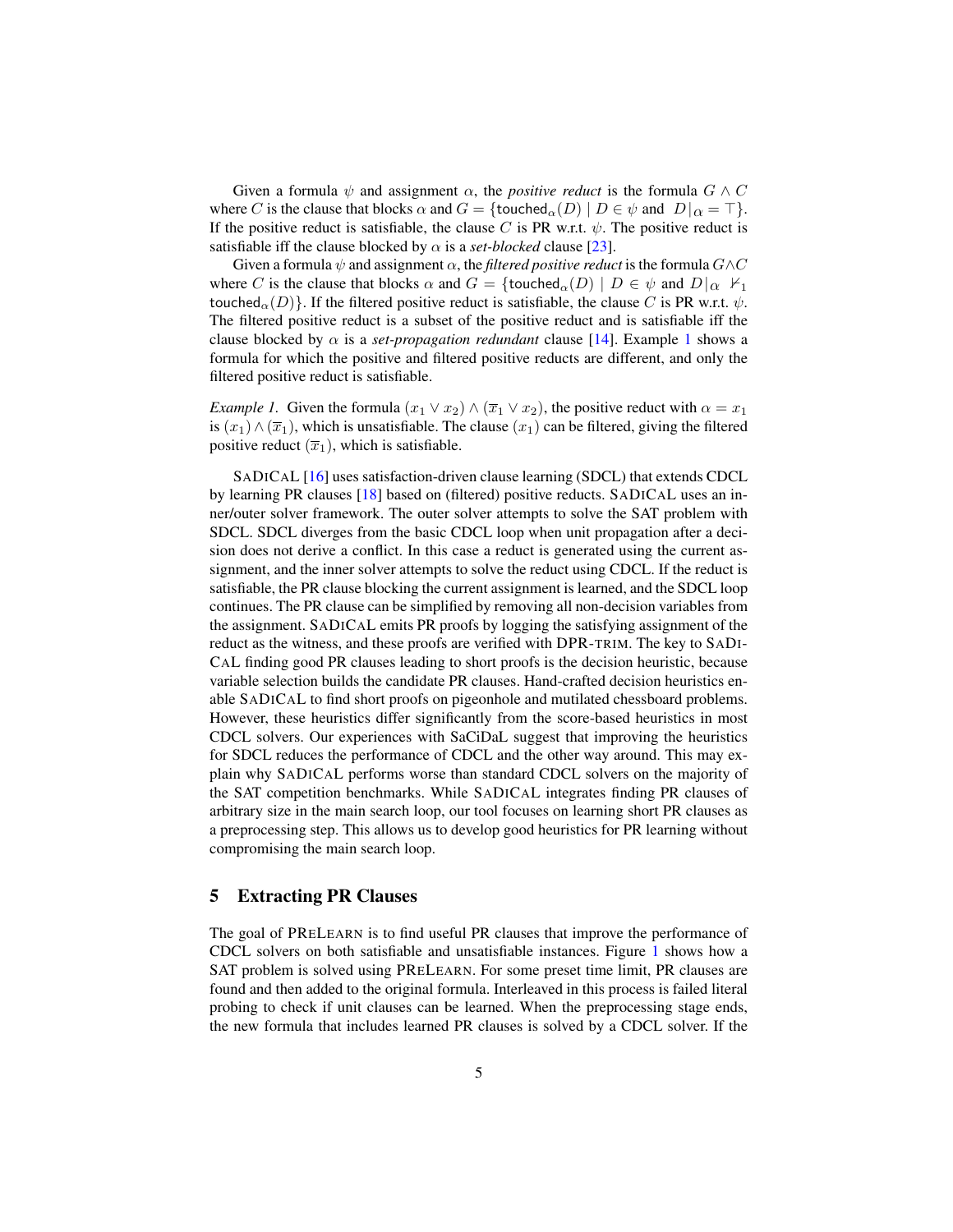

<span id="page-5-0"></span>Fig. 1. Solving a formula with PRELEARN and a CDCL solver.

formula is satisfiable, the solver will produce a satisfying assignment. If the formula is unsatisfiable, a refutation proof of the original formula can be computed by combining the satisfaction preserving proof from PRELEARN and the refutation proof emitted by the CDCL solver. The complete proof can be verified with DPR-TRIM.

PRELEARN alternates between finding PR clauses and learning PR clauses. Candidate PR clauses are found by iterating over each variable in the formula, and for each variable constructing clauses that include that variable. To determine if a clause is PR, the positive reduct generated by that clause is solved. It can be costly to generate and solve many positive reducts, so heuristics are used to find candidate clauses that are more likely to be PR. It is possible to find multiple PR clauses that conflict with each other. PR clauses are conflicting if adding one of the PR clauses to the formula makes the other no longer PR. Learning PR clauses involves selecting PR clauses that are nonconflicting. The selection may maximize the number of PR clauses learned or optimize for some other metric. Adding PR clauses and units derived from probing may cause new clauses to become PR, so the entire process is iterated multiple times.

### 5.1 Finding PR Clauses

PR clauses are found by constructing a set of candidate clauses and solving the positive reduct generated by each clause. In SADICAL the candidates are the clauses blocking the partial assignment of the solver after each decision in the SDCL loop that does not derive a conflict. In effect, candidates are constructed using the solver's variable decision heuristic. We take a more general approach, constructing sets of candidates for each variable based on unit propagation and the partial assignment's neighbors.

For a variable x, neighbors(x) denotes the set of variables occurring in clauses containing literal x or  $\overline{x}$ , excluding variable x. For a partial assignment  $\alpha$ , neighbors( $\alpha$ ) denotes  $\bigcup_{x\in {\sf var}(\alpha)}$  neighbors $(x)\setminus {\sf var}(\alpha).$  Candidate clauses for a literal  $l$  are generated in the following way:

- Let  $\alpha$  be the partial assignment found by unit propagation starting with the assignment that makes  $l$  true.
- Generate the candidate PR clauses  $\{(\bar{l} \lor y),(\bar{l} \lor \bar{y}) \mid y \in \text{neighbors}(\alpha)\}.$

<span id="page-5-1"></span>Example [2](#page-5-1) shows how candidate binary clauses are constructed using both polarities of an initial variable x. In Example  $3$  the depth is expanded to reach more variables and create larger sets of candidate clauses. The depth parameter is used in Section [5.4.](#page-7-0)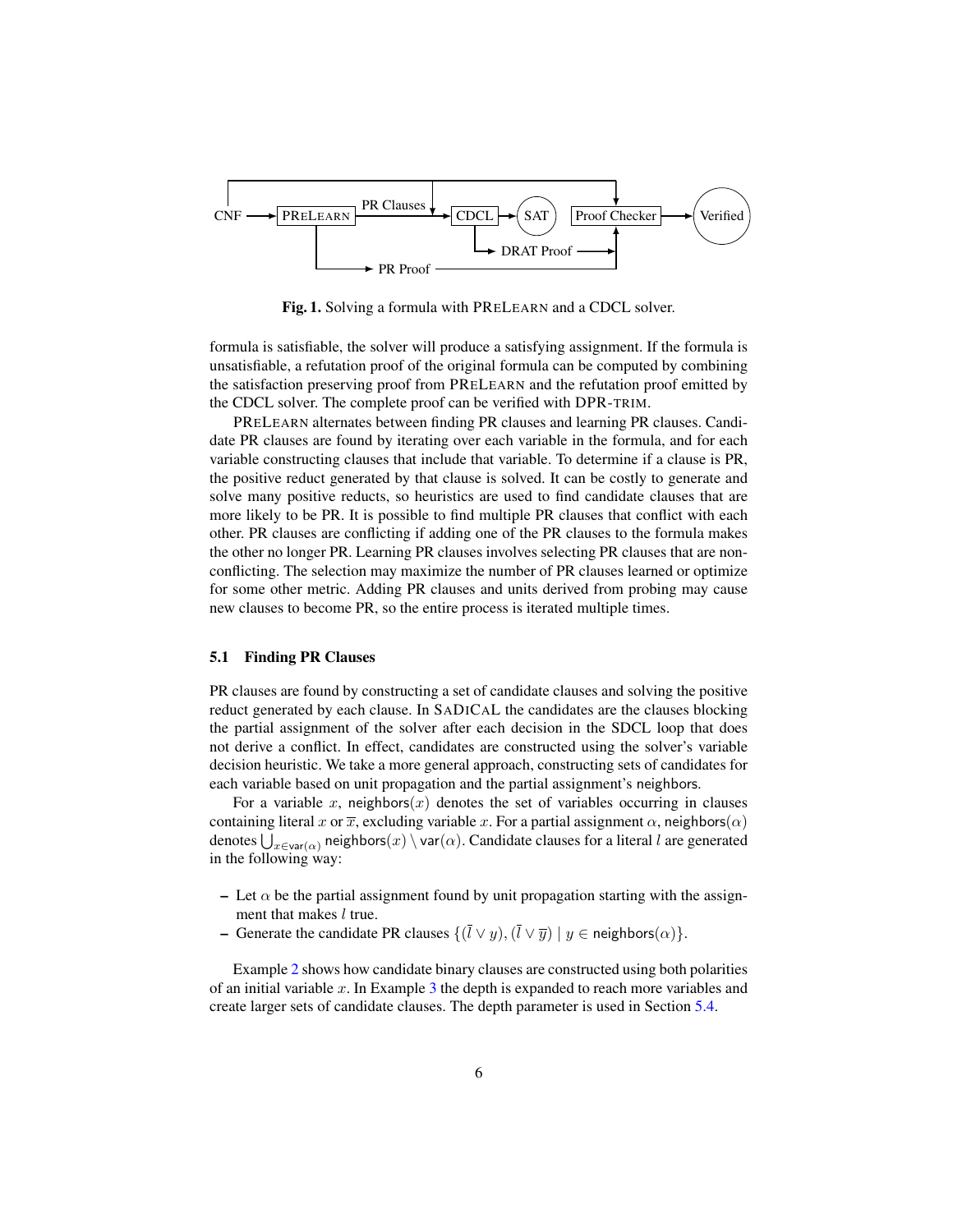*Example 2.* Consider the following formula:  $(x_1 \vee \overline{x}_2) \wedge (\overline{x}_1 \vee x_3) \wedge (x_1 \vee x_4 \vee x_5) \wedge$  $(x_2 \vee x_6 \vee x_7) \wedge (x_3 \vee x_7 \vee x_8) \wedge (x_8 \vee x_9),$ 

**Case 1:** We start with var $(x_1) = 1$  and perform unit propagation resulting in  $\alpha =$  ${x_1x_3}$ . Observe that neighbors $(\alpha) = {x_2, x_4, x_5, x_7, x_8}$ . The generated candidate clauses are  $(\overline{x}_1 \vee x_2), (\overline{x}_1 \vee \overline{x}_2), (\overline{x}_1 \vee x_4), (\overline{x}_1 \vee \overline{x}_4), \ldots, (\overline{x}_1 \vee x_8), (\overline{x}_1 \vee \overline{x}_8).$ 

**Case 2:** We start with var $(x_1) = 0$  and perform unit propagation resulting in  $\alpha =$  ${\overline{x_1x_2}}$ . Observe that neighbors $(\alpha) = {x_3, x_4, x_5, x_6, x_7}$ . The generated candidate clauses are  $(x_1 \vee x_3), (x_1 \vee \overline{x}_3), (x_1 \vee x_4), (x_1 \vee \overline{x}_4), \ldots, (x_1 \vee x_7), (x_1 \vee \overline{x}_7).$ 

<span id="page-6-0"></span>*Example 3.* Take the formula from Example [2](#page-5-1) and assignment of  $var(x_1) = 1$  as in case 1. The set of candidate clauses can be expanded by also considering the unassigned neighbors of the variables in neighbors( $\alpha$ ). For example, neighbors( $x_8$ ) =  ${x_3, x_7, x_9}$ , of which  $x_9$  is new and unassigned. This adds  $(\overline{x_1} \vee x_9)$  and  $(\overline{x_1} \vee \overline{x_9})$  to the set of candidate clauses. This can be iterated by including neighbors of new unassigned variables from the prior step.

We consider both polarities when constructing candidates for a variable. After all candidates for a variable are constructed, the positive reduct for each candidate is generated and solved in order. Note that propagated literals appearing in the partial assignment do not appear in the PR clause. The satisfying assignment is stored as the witness and the PR clause may be learned immediately depending on the learning configuration.

This process is naturally extended to ternary clauses. The binary candidates are generated, and for each candidate  $(x \vee y)$ , x and y are assigned to false in the first step. The variables  $z \in \text{neighbors}(\alpha)$  yield clauses  $(x \lor y \lor z)$  and  $(x \lor y \lor \overline{z})$ . This approach can generate many candidate ternary clauses depending on the connectivity of the formula since each candidate binary clause is expanded. A filtering operation would be useful to avoid the blow-up in number of candidates. There are likely diminishing returns when searching for larger PR clauses because (1) there are more possible candidates, (2) the positive reducts are likely larger, and (3) each clause blocks less of the search space. We consider only unit and binary candidate clauses in our main evaluation.

Ideally, we should construct candidate clauses that are likely PR to reduce the number of failed reducts generated. Note, the (filtered) positive reduct can only be satisfiable if given the partial assignment there exists a reduced, satisfied clause. By focusing on neighbors, we guarantee that such a clause exists. The *reduced* heuristic in SADICAL finds variables in all reduced but unsatisfied clauses. The idea behind this heuristic is to direct the assignment towards conditional autarkies that imply a satisfiable positive reduct [\[18\]](#page-17-15). The neighbors approach generalizes this to variables in all reduced clauses whether or not they are unsatisfied. A comparison can be found in our repository.

#### 5.2 Learning PR Clauses

Given multiple clauses that are PR w.r.t. the same formula, it is possible that some of the clauses conflict with each other and cannot be learned simultaneously. Example [4](#page-7-1) shows how learning one PR clause may invalidate the witness of another PR clause. It may be that a different witness exists, but finding it requires regenerating the positive reduct to include the learned PR clause and solving it. The simplest way to avoid conflicting PR clause is to learn PR clauses as they are found. When a reduct is satisfiable,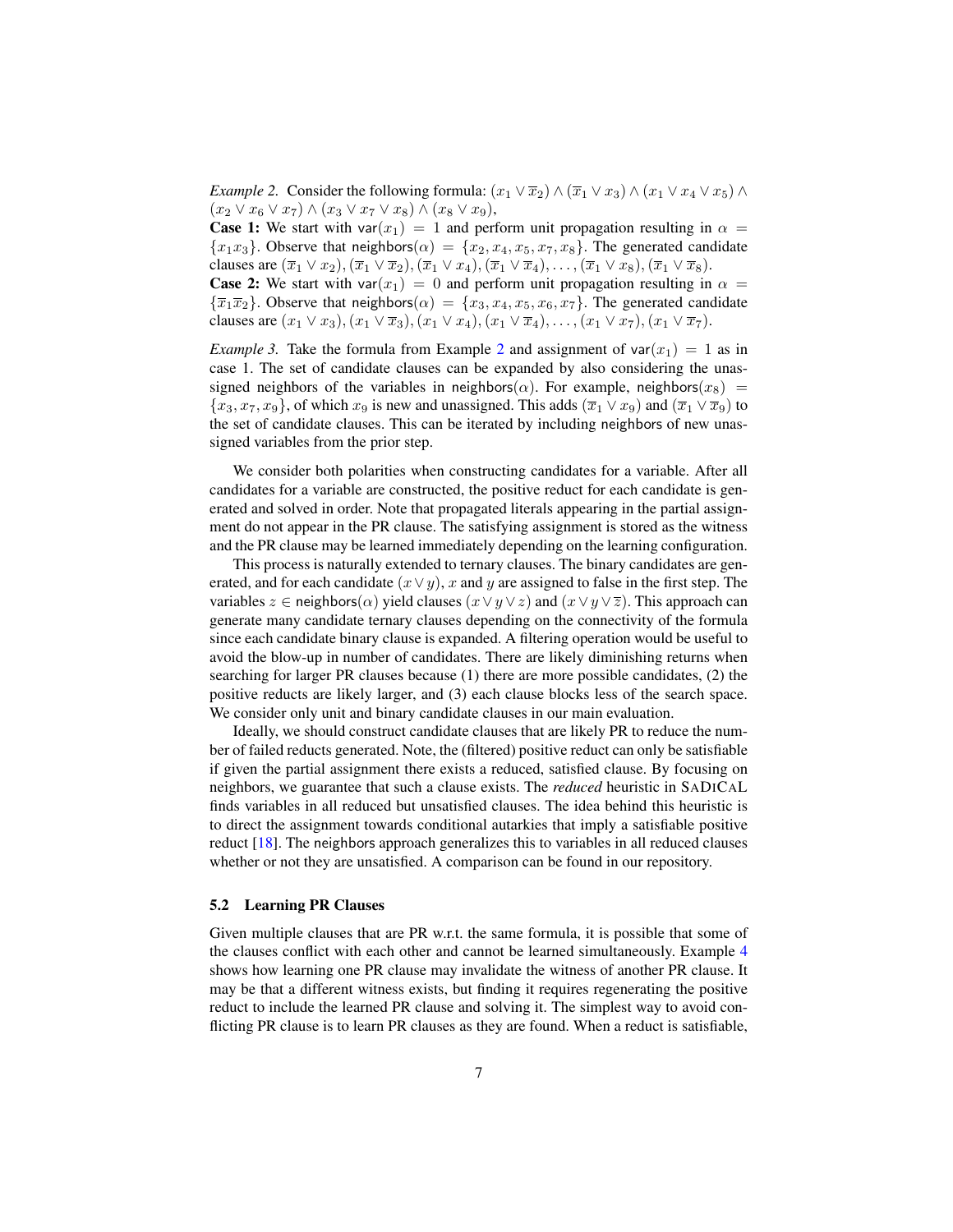the PR clauses is added to the formula and logged with its witness in the proof. Then subsequent reducts will be generated from the formula including all added PR clauses. Therefore, a satisfiable reduct ensures a PR clause can be learned.

Alternatively, clauses can be found in batches, then a subset of nonconflicting clauses can be learned. The set of conflicts between PR clauses can be computed in polynomial time. For each pair of PR clauses  $C$  and  $D$ , if the assignment that generated the pruning predicate for  $D$  touches  $C$  and  $C$  is not satisfied by the witness of  $D$ , then  $C$  conflicts with D. In some cases reordering the two PR clauses may avoid a conflict. In Example [4](#page-7-1) learning the second clause would not affect the validity of the first clauses' witness. Once the conflicts are known, clauses can be learned based on some heuristic ordering. Batch learning configurations are discussed more in the following section.

<span id="page-7-1"></span>*Example 4.* Assume the following clause witness pairs are valid in a formula  $\psi$ : {(x<sub>1</sub>  $\vee$  $x_2 \vee x_3$ ,  $x_1\overline{x_2}\overline{x_3}$ , and  $\{(x_1 \vee \overline{x_2} \vee x_4), \overline{x_1}\overline{x_2}x_4\}$ . The first clause conflicts with the second. If the first clause is added to  $\psi$ , the clause  $(x_1 \vee x_2)$  would be in the positive reduct for the second clause, but it is not satisfied by the witness of the second clause.

#### <span id="page-7-3"></span>5.3 Additional Configurations

The sections above describe the PRELEARN configuration used in the main evaluation, i.e., finding candidate PR clauses with the neighbors heuristic and learning clauses instantly as the positive reducts are solved. In this section we present several additional configurations. The time-constrained reader may skip ahead to Section [5.4](#page-7-0) for the presentation of our main results.

In batch learning a set of PR clauses are found in batches then learned. Learning as many nonconflicting clauses as possible coincides with the maximum independent set problem. This problem is NP-Hard. We approximate the solution by adding the clause causing the fewest conflicts with unblocked clauses. When a clause is added, the clauses it blocks are removed from the batch and conflict counts are recalculated Alternatively, clauses can be added in a random order. Random ordering requires less computation at the cost of potentially fewer learned PR clauses.

The neighbors heuristic for constructing candidate clauses can be modified to include a depth parameter. neighbors $(i)$  indicates the number of iterations expanding the variables. For example, neighbors $(2)$  expands on the variables in neighbors $(1)$ , seen in Example [3.](#page-6-0) We also implement the reduced heuristic, shown in Example [5.](#page-7-2) Detailed evaluations and comparisons can be found in our repository. In general, we found that the additional configurations did not improve on our main configuration. More work needs to be done to determine when and how to apply these additional configurations.

<span id="page-7-2"></span>*Example 5.* Given the set of clauses  $(x_1 \vee x_2 \vee x_3) \wedge (\overline{x}_1 \vee x_3 \vee x_4) \wedge (x_3 \vee x_5)$ , and initial assignment  $\alpha = x_1$ , only the second clause is reduced and not satisfied, giving reduced( $\alpha$ ) = { $x_3, x_4$ } and candidate clauses  $(\overline{x}_1 \vee x_3), (\overline{x}_1 \vee x_4), (\overline{x}_1 \vee \overline{x}_3), (\overline{x}_1 \vee \overline{x}_4)$ .

#### <span id="page-7-0"></span>5.4 Implementation

PRELEARN was implemented using the inner/outer-solver framework in SADICAL. The inner solver acts the same as in SADICAL, solving pruning predicates using CDCL.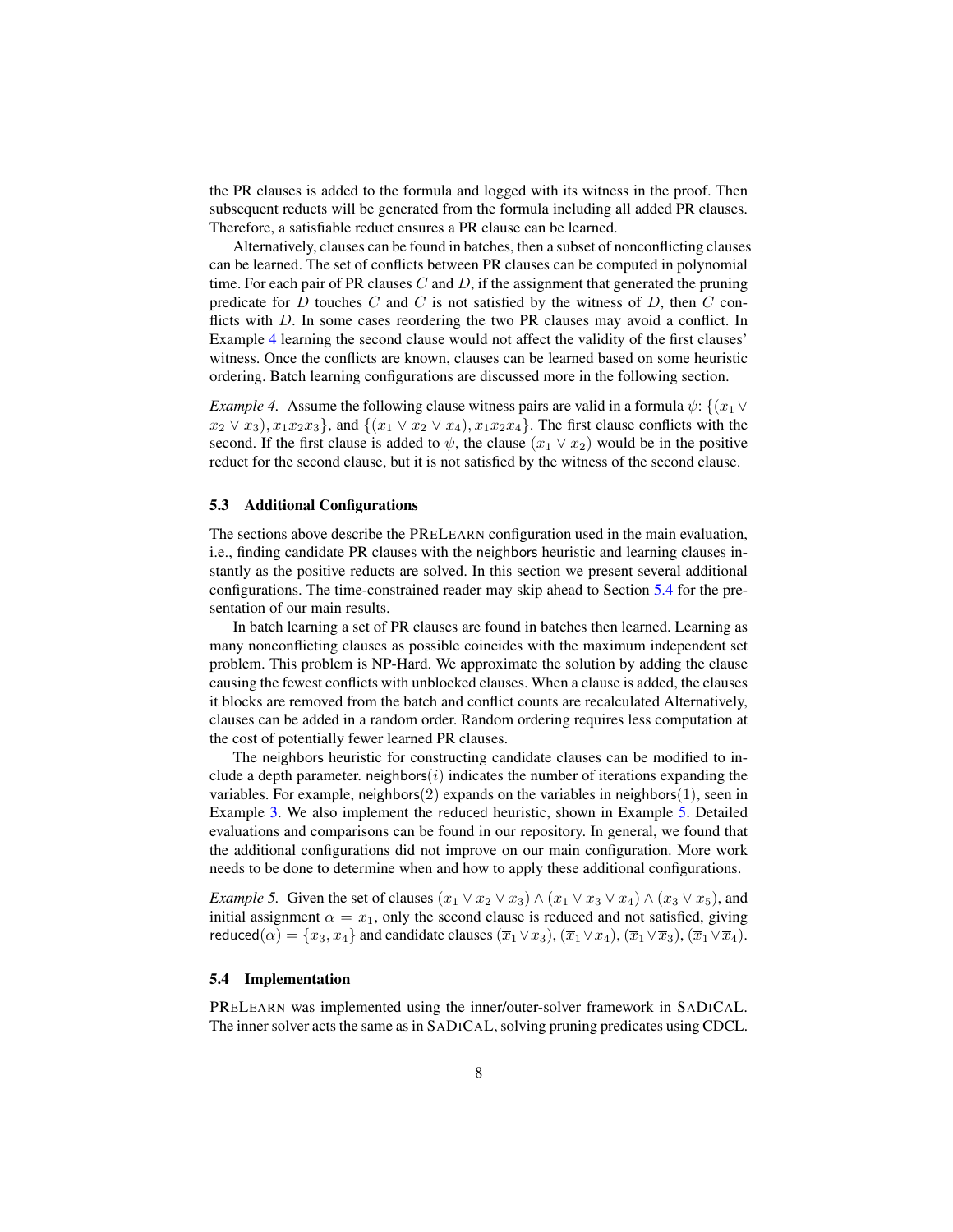The outer solver is not used for SDCL, but the SDCL data-structures are used to find and learn PR clauses. The outer solver is initialized with the original formula and maintains the list of variables, clauses, and watch pointers. By default, the outer solver has no variables assigned other than learned units. When finding candidates, the variables in the partial clause are assigned in the outer solver. Unit propagation makes it possible to find all reduced clauses in the formula with a single pass. This is necessary for constructing the positive reduct. After a candidate clause has been assigned and the positive reduct solved, the variables are unassigned. This returns the outer solver to the top-level before examining the next candidate. When a PR clause is learned, it is added to the formula along with its watch pointers. Additionally, failed literals are found if assigning a variable at the top-level causes a conflict through unit propagation. The negation of a failed literal is a unit that can be added to the formula.

In a single iteration each variable in the formula is processed in a breadth-first search (BFS) starting from the first variable in the numbering. When a variable is encountered it is first checked whether either assignment of the variable is a failed literal or a unit PR clause. If not, binary candidates are generated based on the selected heuristic and PR clauses are learned based on the learning configuration. Variables are added to the frontier of the BFS as they are encountered during candidate clause generation, but they are not repeated. Optionally, after all variables have been encountered the BFS restarts, now constructing ternary candidates. The repetition continues to the desired clause length. Then another iteration begins again with binary clauses. Running PRELEARN multiple times is important because adding PR clauses in one iteration may allow additional clauses to be added in the next.

### 6 Mutilated Chessboard

The *mutilated chessboard* is an  $n \times n$  grid of alternating black and white squares with two opposite corners removed. The problem is whether or not the the board can be covered with  $2 \times 1$  dominoes. This can be encoded in CNF by using variables to represent



<span id="page-8-0"></span>Fig. 2. Occurrences of two horizontal dominoes may be replaced by two vertical dominos in a solution. Similarly, occurrences of a horizontal domino atop two vertical dominos can be replaced by shifting the horizontal domino down.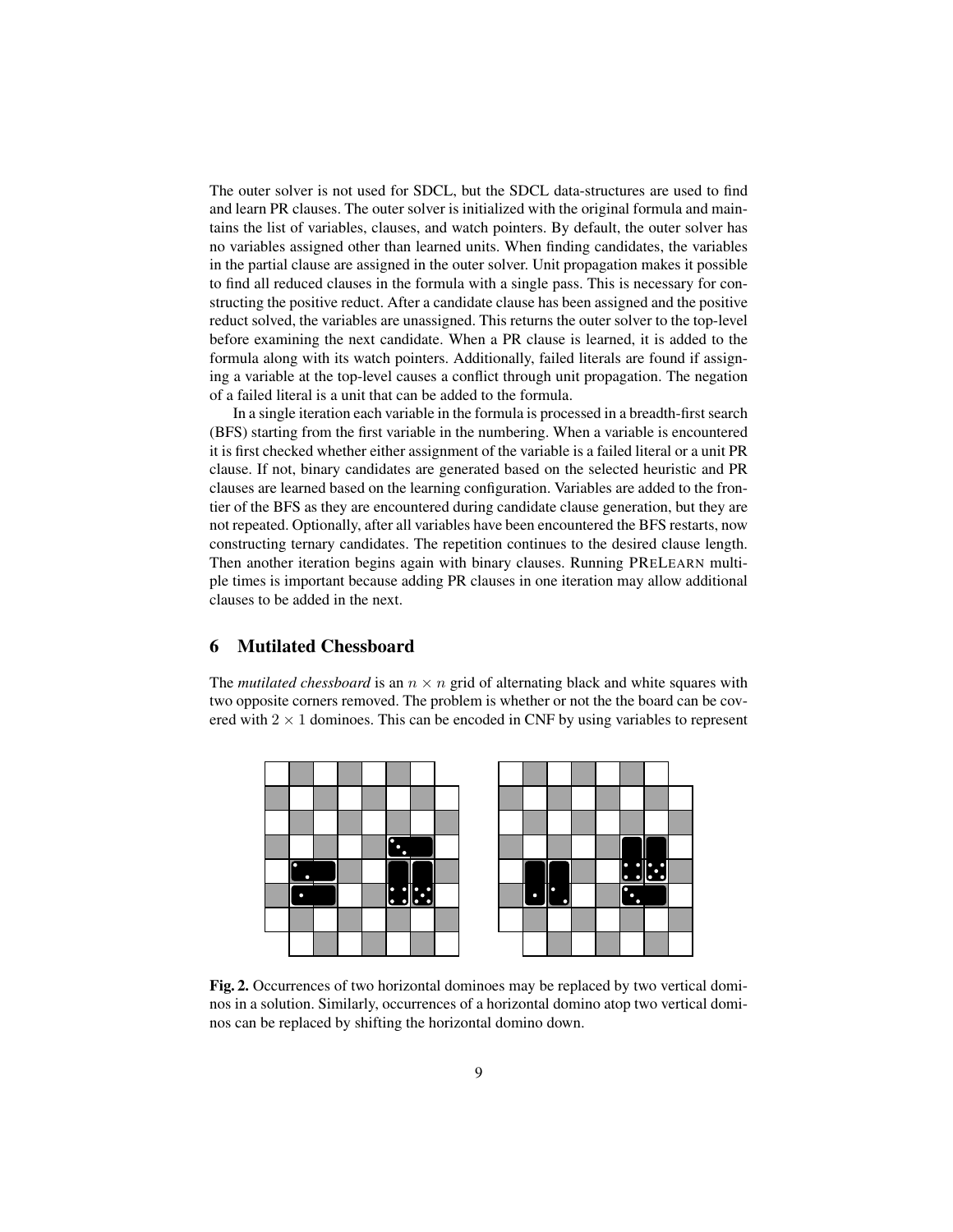

Units and Binary PR Clauses Learned per Execution for  $N = 20$ 

<span id="page-9-0"></span>Fig. 3. Unit and binary PR clauses learned each execution (red-dotted line) until a contradiction was found. Markers on binary PR lines represent an iteration within an execution.

domino placements on the board. At-most-one constraints (using the pairwise encodings) say only one domino can cover each square, and at-least-one constraints (using a disjunction) say some domino must cover each square.

In recent SAT competitions, no proof-generating SAT solver could deal with instances larger than  $N = 18$ . In ongoing work, we found refutation proofs that contain only units and binary PR clauses for some boards of size  $N \leq 30$ . PRELEARN can be modified to automatically find proofs of this type. Running iterations of PRELEARN until *saturation*, meaning no new binary PR clauses or units can be found, yields some set of units and binary PR clauses. Removing the binary PR clauses from the formula and rerunning PRELEARN will yield additional units and a new set of binary PR clauses. Repeating the process of removing binary PR clauses and keeping units will eventually derive the empty clause for this problem. Figure [3](#page-9-0) gives detailed values for  $N = 20$ . Within each execution (red dotted lines) there are at most 10 iterations (red tick markers), and each iteration learns some set of binary PR clauses (red). Some executions saturate binary PR clauses before the tenth iteration and exit early. At the end of each execution the binary PR clauses are deleted, but the units (blue) are kept for the following execution. A complete DPR proof (PR with deletion) can be constructed by adding deletion information for the binary PR clauses removed between each execution when concatenating the PRELEARN proofs. The approach works for mutilated chess because in each execution there are many binary PR clauses that can be learned and will lead to units, but they are mutually exclusive and cannot be learned simultaneously. Further, adding units allows new binary PR clauses to be learned in following executions.

Table [1](#page-10-0) shows the statistics for PRELEARN. Achieving these results required some modifications to the configuration of PRELEARN. First, notice in Figure [2](#page-8-0) the PR clauses that can be learned involve blocking one domino orientation that can be re-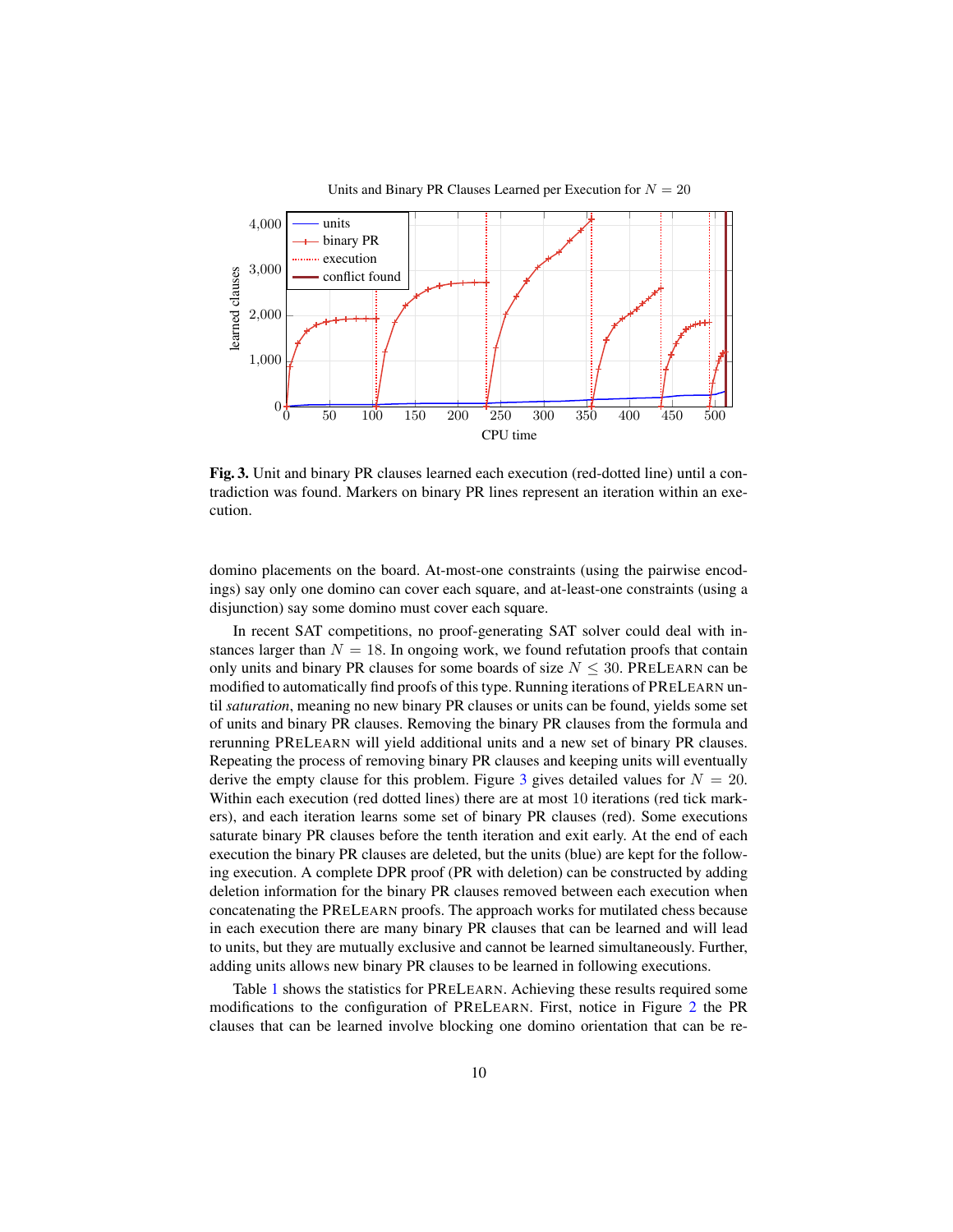<span id="page-10-0"></span>Table 1. Statistics running multiple executions of PRELEARN on the mutilated chessboard problem with the configurations described below. Total units includes failed literals and learned PR units. The average units and average binary PR clauses learned during each execution (Exe.) are shown as well.

| $_{N}$ | Time(s)  |     | $#$ Exe. Avg. $(s)$ | Total Units | Total Bin. | Avg. Units | Avg. Bin. |
|--------|----------|-----|---------------------|-------------|------------|------------|-----------|
| 8      | 0.14     |     | 0.14                | 30          | 164        | 30.00      | 164.00    |
| 12     | 4.94     |     | 4.94                | 103         | 1.045      | 103.00     | 1,045.00  |
| 16     | 62.47    |     | 31.23               | 195         | 3.988      | 97.50      | 1,994.00  |
| 20     | 513.12   |     | 85.52               | 339         | 1,4470     | 56.50      | 2,411.67  |
| 24     | 4.941.38 | 26. | 190.05              | 512         | 64,038     | 19.69      | 2,463.00  |

placed by a symmetric orientation. To optimize for these types of PR clauses, we only constructed candidates where the first literal was negative. The neighbors heuristic had to be increased to a depth of 6, meaning more candidates were generated for each variable. Intuitively, the proof is constructed by adding binary PR clauses in order to find negative units (dominos that cannot be placed) around the borders of the board. Following iterations build more units inwards, until a point is reached where units cover almost the entire board. This forces an impossible domino placement leading to a contradiction. Complete proofs using only units and binary PR clauses were found for boards up to size  $N = 24$  within 5,000 seconds. We verified all proofs using DPR-TRIM. The mutilated chessboard has a high degree of symmetry and structure, making it suitable for this approach. For most problems it is not expected that multiple executions while keeping learned units will find new PR clauses.

Experiments were done with several configurations (see Section [5.3\)](#page-7-3) to find the best results. We found that increasing the depth of neighbors was necessary for larger boards including  $N = 24$ . Increasing the depth allows more binary PR clauses to be found, at the cost of generating more reducts. This is necessary to find units. The reduced heuristic (a subset of neighbors) did not yield complete proofs. We also tried incrementing the depth after each execution starting with 1 and reseting at 9. In this approach, the execution times for depth greater than 6 were larger but did not yield more unit clauses on average. We attempted batch learning on every 500 found clauses using either random or the sorted heuristic. In each batch many of the 500 PR clauses blocked each other because many conflicting PR clauses can be found on a small set of variables in mutilated chess. The PR clauses that were blocked would be found again in following iterations, leading to more reducts generated and solved. This caused much longer execution times. Adding PR clauses instantly is a good configuration for reducing execution time when there are many conflicting clauses. However, for some less symmetric problems it may be worth the tradeoff to learn the clauses in batches, because learning a few bad PR clauses may disrupt the subsequent iterations.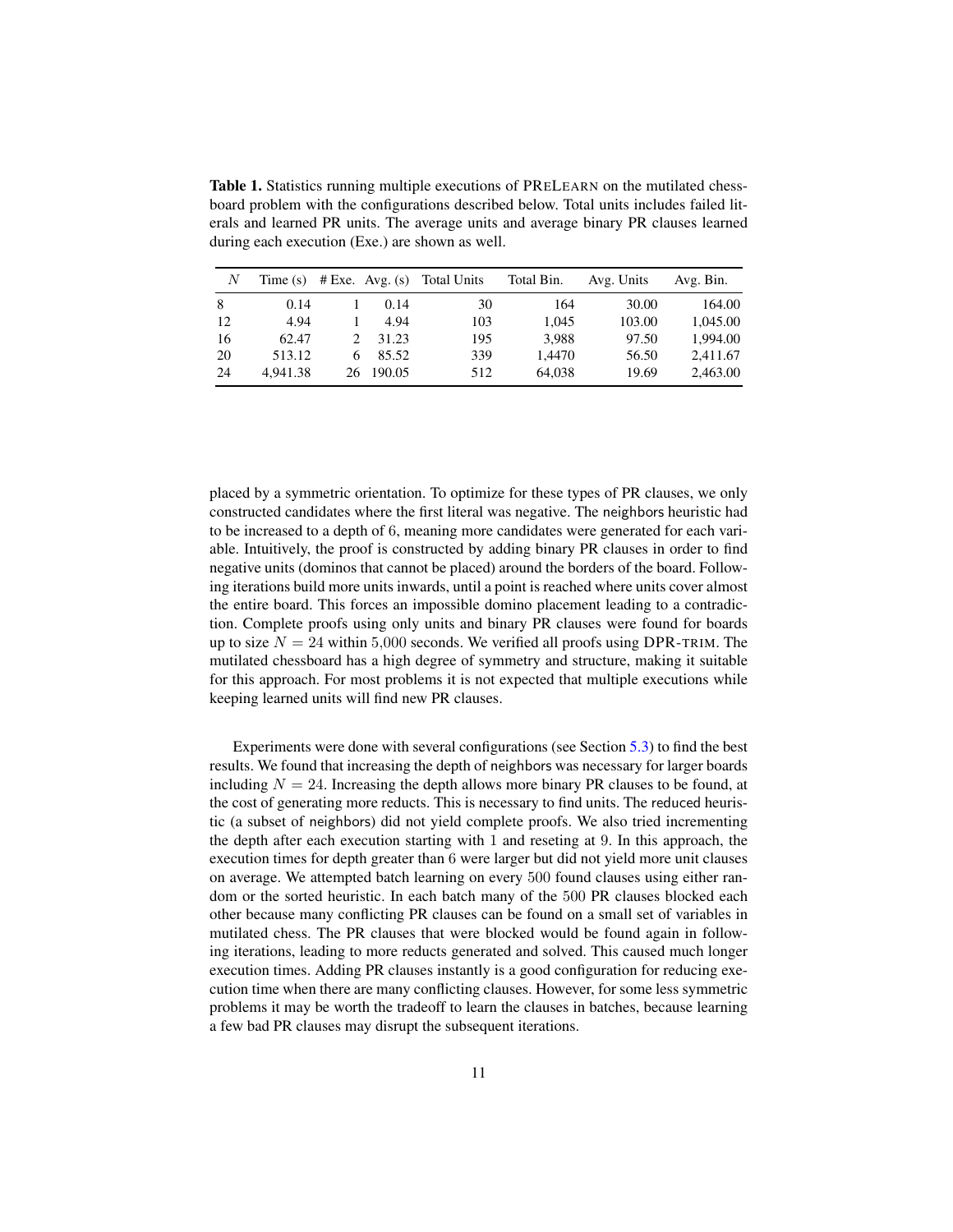<span id="page-11-1"></span>Table 2. Fraction of benchmarks where PR clauses were learned, average runtime of PRELEARN, generated positive reducts and satisfiable positive reducts (PR clauses learned), and number of failed literals found.

| Set     |                 |       | Benches Avg. (s) Generated Reducts Sat. Reducts |         | $\%$ Sat. | <b>Failed Lits</b> |
|---------|-----------------|-------|-------------------------------------------------|---------|-----------|--------------------|
| $0-10k$ | 221/323         | 22.36 | 104.850.011                                     | 548.417 | $0.52\%$  | 3.416              |
|         | 10k-50k 237/348 | 71.08 | 163,014,068                                     | 789.281 | $0.48\%$  | 6.290              |

### 7 SAT Competition Benchmarks

We evaluated PRELEARN on previous SAT competition formulas. Formulas from the '13, '15, '16, '19, '20, and '21 SAT competitions' main tracks were grouped by size. 0-10k contains the 323 formulas with less than 10,000 clauses and 10k-50k contains the 348 formulas with between 10,000 and 50,000 clauses. In general, short PR proofs have been found for hard combinatorial problems typically having few clauses (0-10k). These include the pigeonhole and mutilated chessboard problems, some of which appear in 0-10k benchmarks. The PR clauses that can be derived for these formulas are intuitive and almost always beneficial to solvers. Less is known about the impact of PR clauses on larger formulas, motivating our separation of test sets by size. The repository containing the preprocessing tool, experiment configurations, and experiment data can be found at [https://github.com/jreeves3/PReLearn.](https://github.com/jreeves3/PReLearn)

We ran our experiments on StarExec [\[30\]](#page-18-8). The specs for the compute nodes can be found online.<sup>[1](#page-11-0)</sup> The compute nodes that ran our experiments were Intel Xeon E5 cores with 2.4 GHz, and all experiments ran with 64 GB of memory and a 5,000 second timeout. We run PRELEARN for 50 iterations over 100 seconds, exiting early if no new PR clauses were found in an iteration.

PRELEARN was executed as a stand-alone program, producing a derivation proof and a modified CNF. For experiments, the CDCL solver KISSAT [\[5\]](#page-17-16) was called once on the original formula and once on the modified CNF. KISSAT was selected because of its high-rankings in previous SAT competitions, but we expect the results to generalize to other CDCL SAT solvers.

Derivation proofs from PRELEARN were verified in all solved instances using the independent proof checker DPR-TRIM using a forward check. This can be extended to complete proofs in the following way. In the unsatisfiable case the proof for the learned PR clauses is concatenated to the proof traced by KISSAT, and the complete proof is verified against the original formula. In the satisfiable case the partial proof for the learned PR clauses is verified using a forward check in DPR-TRIM, and the satisfying assignment found by KISSAT is verified by the StarExec post-processing tool. Due to resource limitations, we verified a subset of complete proofs in DPR-TRIM. This is more costly because it involves running KISSAT with proof logging, then running DPR-TRIM on the complete proof.

Table [2](#page-11-1) shows the cumulative statistics for running PRELEARN on the benchmark sets. Note the number of satisfiable reducts is the number of learned PR clauses, because

<span id="page-11-0"></span><sup>1</sup> <https://starexec.org/starexec/public/about.jsp>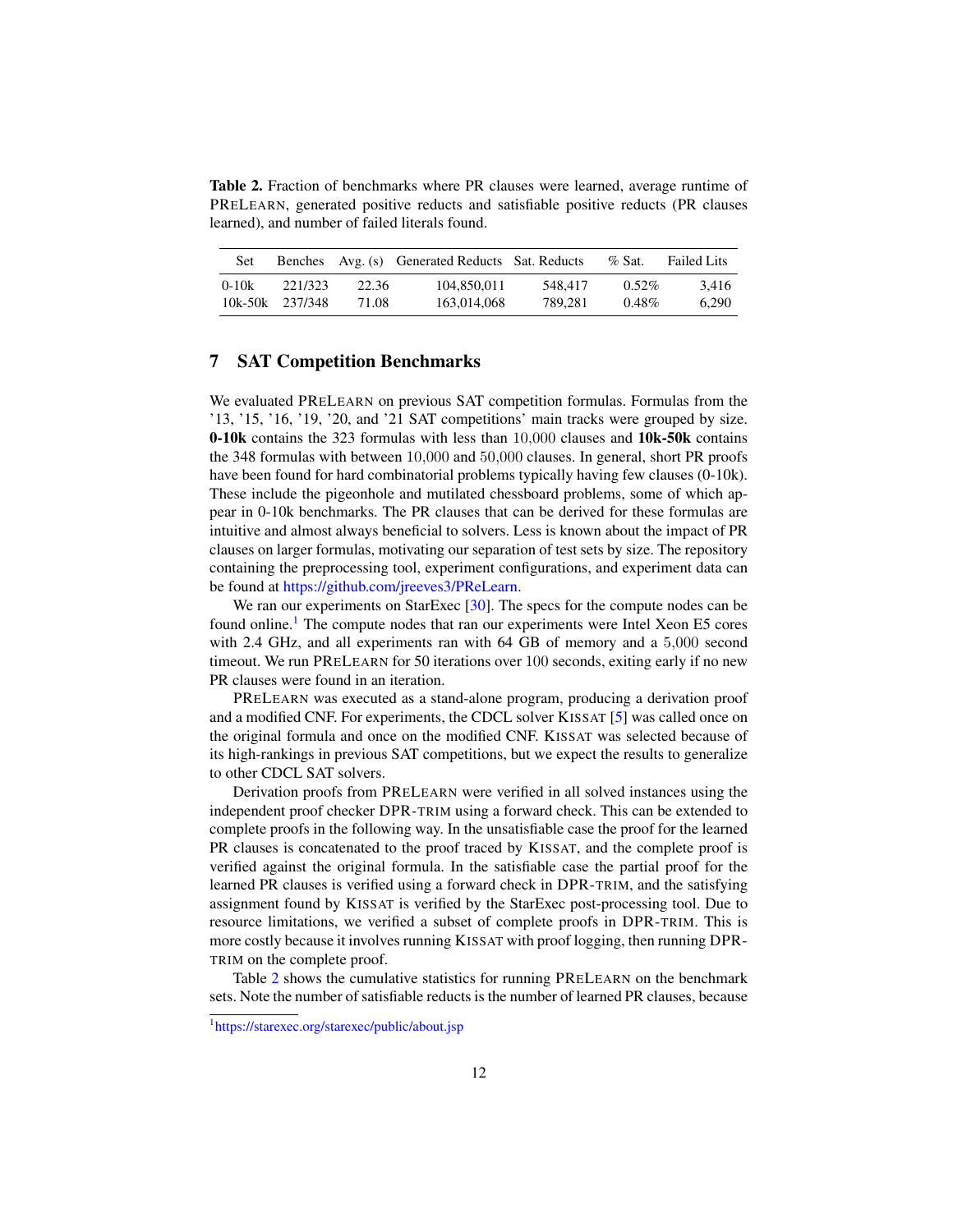|                          | $0-10k$ SAT | 0-10k UNSAT | 10k-50k SAT | 10k-50k UNSAT |
|--------------------------|-------------|-------------|-------------|---------------|
| Total w/ PRELEARN        | 84          | 149         | 143         | 89            |
| Total w/o PRELEARN       | 80          | 141         | 143         | 91            |
| Exclusively w/ PRELEARN  |             | 10          |             |               |
| Exclusively w/o PRELEARN |             |             |             |               |
| Improved w/ PRELEARN     |             |             |             |               |

<span id="page-12-0"></span>Table 3. Number of total solved instances and exclusive solved instances running KISSAT with and without PRELEARN. Number of improved instances running KISSAT with PRELEARN. PRELEARN execution times were included in total execution times.

PR clauses are learned immediately after the reduct is solved. These include both unit and binary PR clauses. A very small percentage of generated reducts is satisfiable, and subsequently learned. This is less important for small formulas when reducts can be computed quickly and there are fewer candidates to consider. However, for the 10k-50k formulas the average runtime more than triples but the number of generated reducts less than doubles. PR clauses are found in about two thirds of the formulas, showing our approach generalizes beyond the canonical problems for which we knew PR clauses existed. Expanding the exploration and increasing the time limit did not help to find PR clauses in the remaining one third.

Table [3](#page-12-0) gives a high-level picture of PRELEARN's impact on KISSAT. PRELEARN significantly improves performance on 0-10k SAT and UNSAT benchmarks. These contain the hard combinatorial problems including pigeonhole that PRELEARN was expected to perform well on. There were 4 additional SAT formulas solved with PRE-LEARN that KISSAT alone could not solve. This shows that PRELEARN impacts not only hard unsatisfiable problems but satifsiable problems as well. On the other hand, the addition of PR clauses makes some problems more difficult. This is clear with the 10k-50k results, where 5 benchmarks are solved exclusively with PRELEARN and 7 are solved exclusively without. Additionally, PRELEARN improved KISSAT's performance on 102 of 671 or approx. 15% of benchmarks. This is a large portion of benchmarks, both SAT and UNSAT, for which PRELEARN is helpful.

Figure [4](#page-13-0) gives a more detailed picture on the impact of PRELEARN per benchmark. In the scatter plot the left-hand end of each line indicates the KISSAT execution time, while the length of the line indicates the PRELEARN execution time, and so the righthand end gives the total time for PRELEARN plus KISSAT. Lines that cross the diagonal indicate that the preprocessing improved KISSAT's performance but ran for longer than the improvement. PRELEARN improved performance for points above the diagonal. Points on the dotted-lines (timeout) are solved by one configuration and not the other.

The top plot gives the results for the 0-10k formulas, with many points on the top timeout line as expected. These are the hard combinatorial problems that can only be solved with PRELEARN. In general, the unsatisfiable formulas benefit more than the satisfiable formulas. PR clauses can reduce the number of solutions in a formula and this may explain the negative impact on many satisfiable formulas. However, there are still some satisfiable formulas that are only solved with PRELEARN.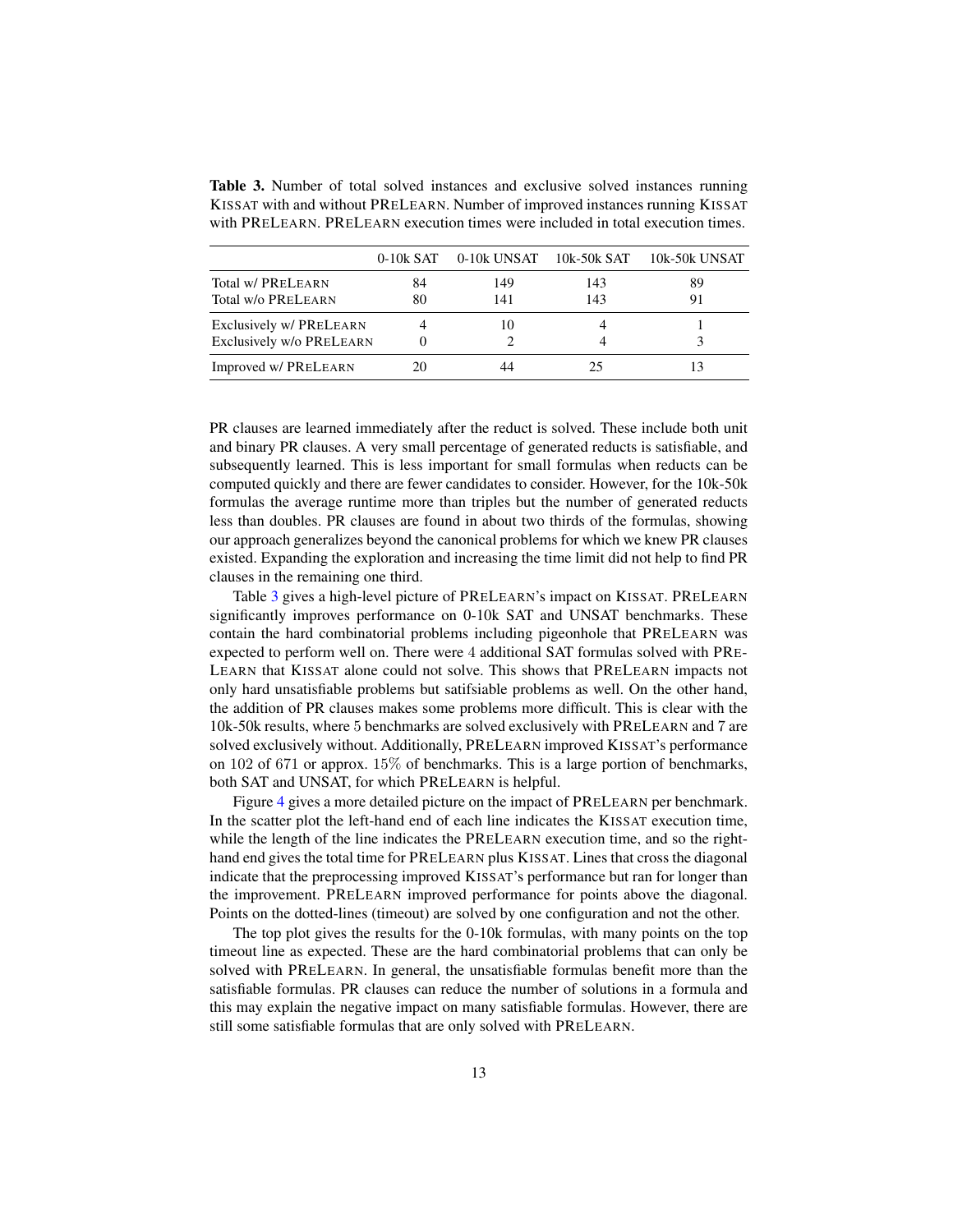

<span id="page-13-0"></span>Fig. 4. Execution times w/ and w/o PRELEARN on 0-10k (top) and 10k-50k (bottom) benchmarks. The left-hand point of each segment shows the time for the SAT solver alone; the right-hand point indicates the combined time for preprocessing and solving.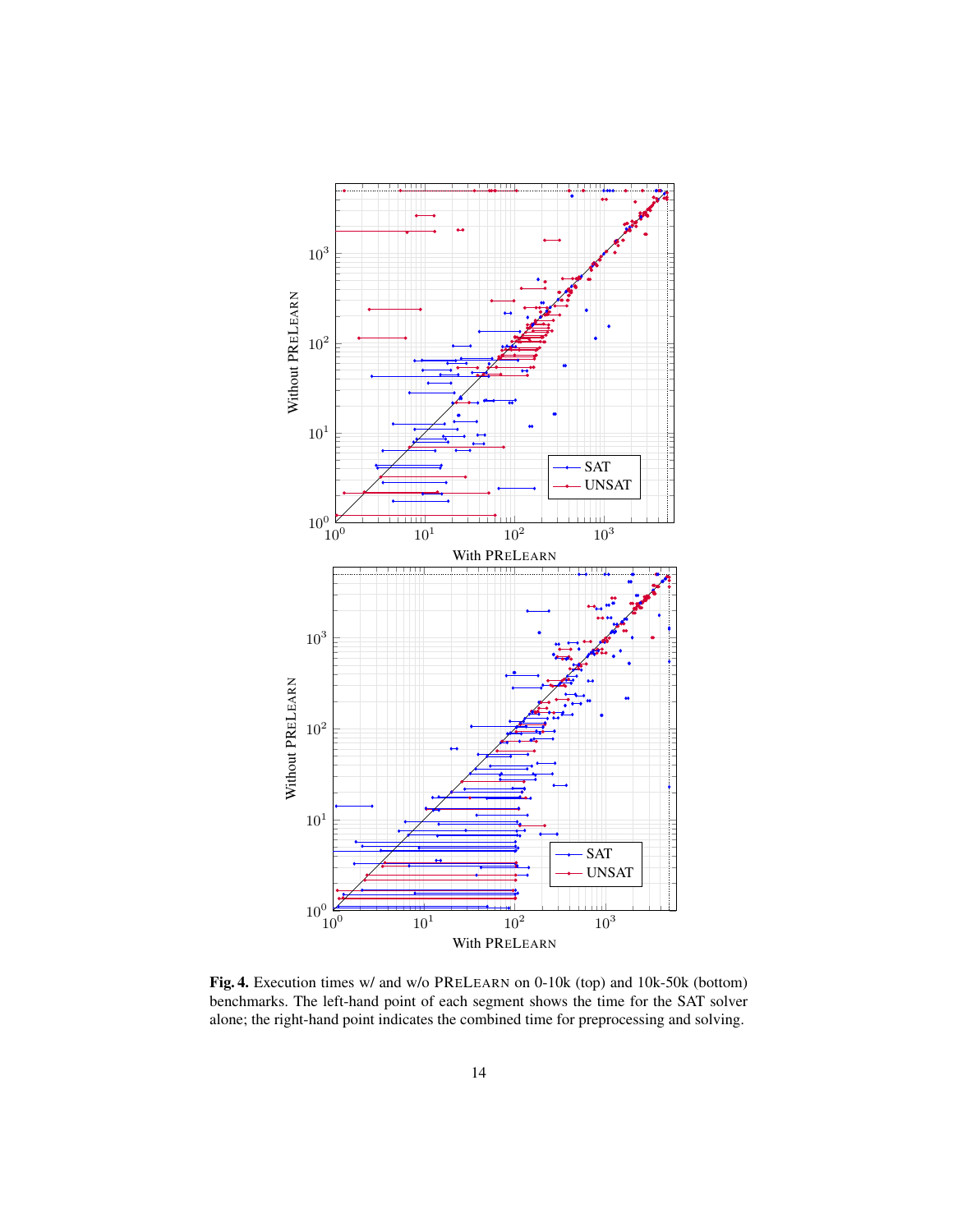| Set       | Value         | With     | Without  | Clauses | Formula                      | Year |
|-----------|---------------|----------|----------|---------|------------------------------|------|
| $0-10k$   | <b>UNSAT</b>  | 1.26     |          | 2,033   | $ph12*$                      | 2013 |
| $0-10k$   | <b>UNSAT</b>  | 35.69    |          | 20,179  | Pb-chn $115-16-c18*$         | 2019 |
| $0-10k$   | <b>UNSAT</b>  | 105.01   |          | 46,759  | $Pb$ -chn $120-21-c18$       | 2019 |
| $0-10k$   | <b>UNSAT</b>  | 59.99    |          | 1,633   | randomG-Mix-n17-d05          | 2021 |
| $0-10k$   | <b>UNSAT</b>  | 61.08    |          | 1,472   | randomG-n17-d05              | 2021 |
| $0-10k$   | <b>UNSAT</b>  | 407.51   |          | 1,640   | randomG-n18-d05              | 2021 |
| $0-10k$   | <b>UNSAT</b>  | 584.95   |          | 1,706   | randomG-Mix-n18-d05          | 2021 |
| $0-10k$   | <b>SAT</b>    | 1,082.62 |          | 9,650   | fsf-300-354-2-2-3-2.23.opt   | 2013 |
| $0-10k$   | <b>SAT</b>    | 1,250.82 |          | 10,058  | fsf-300-354-2-2-3-2.46.opt   | 2013 |
| $10k-50k$ | SAT           | 1,076.34 |          | 804     | sp5-26-19-bin-stri-flat-noid | 2021 |
| 10k-50k   | SAT           | 608.48   |          | 901     | sp5-26-19-una-nons-tree-noid | 2021 |
| $10k-50k$ | <b>SAT</b>    |          | 22.99    | 254     | Ptn-7824-b13                 | 2016 |
| $10k-50k$ | <b>SAT</b>    |          | 549.27   | 133     | Ptn-7824-b09                 | 2016 |
| $10k-50k$ | SAT           |          | 1,246.42 | 39      | Ptn-7824-b02                 | 2016 |
| $10k-50k$ | <b>SAT</b>    | —        | 1,290.49 | 121     | Ptn-7824-b08                 | 2016 |
|           | 10k-50k UNSAT |          | 3,650.21 | 31,860  | $rphp4_110$ _shuffled        | 2016 |
|           | 10k-50k UNSAT |          | 4,273.88 | 31,531  | $rphp4_115$ _shuffled        | 2016 |

<span id="page-14-0"></span>Table 4. Some formulas solved by KISSAT exclusively *with* PRELEARN (top) and some formulas solved exclusively *without* PRELEARN (bottom). (\*) solved without KISSAT. Clauses include PR clauses and failed literals learned.

In the bottom plot, formulas that take a long time to solve (above the diagonal in the upper right-hand corner) are helped more by PRELEARN. In the bottom half of the plot, many lines cross the diagonal meaning the addition of PR clauses provided a negligible benefit. For this set there are more satisfiable formulas for which PRELEARN is helpful.

The results in Figure [4](#page-13-0) are encouraging, with many formulas significantly benefitting from PRELEARN. PRELEARN improves the performance on both SAT and UN-SAT formulas of varying size and difficulty. In addition, lines that cross the diagonal imply that improving the runtime efficiency of PRELEARN alone would produce more improved instances. For future work, it would be beneficial to classify formulas before running PRELEARN. There may exist general properties of a formula that signal when PRELEARN will be useful and when PRELEARN will be harmful to a CDCL solver. For instance, a formula's community structure [\[2\]](#page-17-17) may help focus the search to parts of the formula where PR clauses are beneficial.

#### 7.1 Benchmark Families

In this section we analyze benchmark families that PRELEARN had the greatest positive (negative) effect on, found in Table [4.](#page-14-0) Studying the formulas PRELEARN works well on may reveal better heuristics for finding good PR clauses.

It has been shown that PR works well for hard combinatorial problems based on perfect matchings [\[14,](#page-17-4)[15\]](#page-17-5). The perfect matching benchmarks (randomG) [\[7\]](#page-17-7) are a generalization of the pigeonhole (php) and mutilated chessboard problems with varying at-most-one encodings and edge densities. The binary PR clauses can be intuitively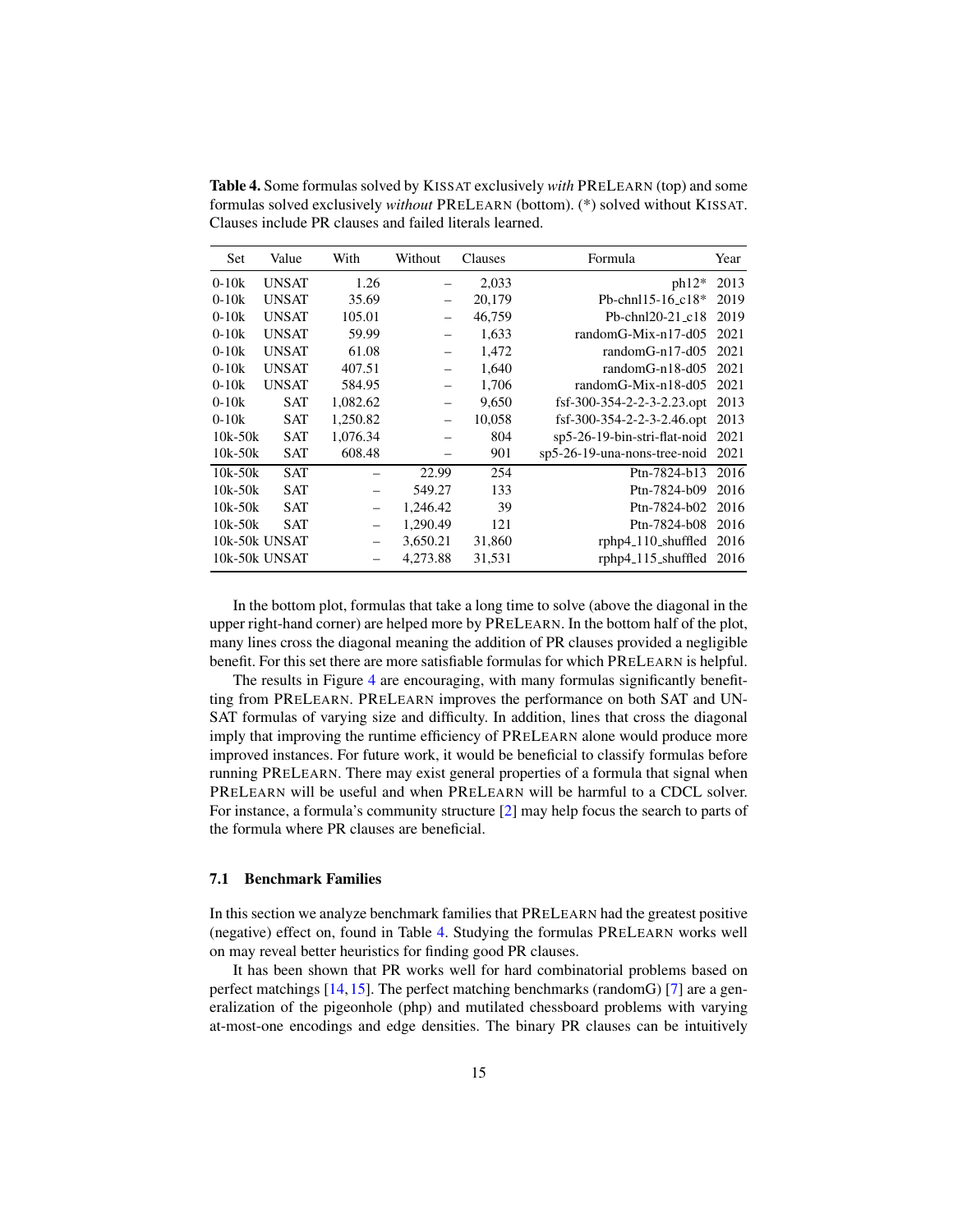understood as blocking two edges from the perfect matching if there exists two other edges that match the same nodes. These benchmarks are relatively small but extremely hard for CDCL solvers. Symmetry-breaking with PR clauses greatly reduces the search space and leads KISSAT to a short proof of unsatisfiability. PRELEARN also benefits other hard combinatorial problems that use pseudo-Boolean constraints. The pseudo-Boolean (Pb-chnl) [\[24\]](#page-18-9) benchmarks are based on at-most-one constraints (using the pairwise encoding) and at-least-one constraints. These formulas have a similar graphical structure to the perfect matching benchmarks. Binary PR clauses block two edges when another set of edges exists that are incident to the same nodes.

For the other two benchmark families that benefited from PRELEARN, the intuition behind PR learning is less clear. The fixed-shape random formulas (fsf) [\[29\]](#page-18-10) are parameterized non-clausal random formulas built from hyper-clauses. The SAT encoding makes use of the Plaisted-Greenbaum transformation, introducing circuit-like structure to the problem. The superpermutation problem (sp) [\[22\]](#page-18-11) asks whether a sequence of digits 1–n of length l can contain every permutation of [1, n] as a subsequence, and the optimization variant asks for the smallest such  $l$  given n. The sequence of  $l$  digits is encoded directly and passed through a multi-layered circuit that checks for the existence of each individual permutation. Digits use the binary (*bin*) or unary (*una*) encoding, are strict *stri* if clauses constrain digit bits to valid encodings and nonstrict *nons* otherwise, and *flat* if the circuit is a large AND or *tree* for prefix recognizing nested circuits. The formulas given ask to find a prefix of a superpermutation for  $n = 5$  or length 26 with 19 permutations. The check for 19 permutations was encoded as cardinality constraints in a pseudo-Boolean instance, then converted back to SAT. Each individual permutation is checked by duplicating circuits at each possible starting position of the permutation in l. PR clauses may be pruning certain starting positions for some permutations or affecting the pseudo-Boolean constraints. This cannot be determined without a deeper knowledge of the benchmark generator.

The relativized pigeonhole problem (rphp) [\[3\]](#page-17-18) involves placing k pigeons in  $k -$ 1 holes with  $n$  nesting places. This problem has polynomial hardness for resolution, unlike the exponential hardness of the classical pigeonhole problem. The symmetrybreaking preprocessor BREAKID [\[9\]](#page-17-19) generates symmetry-breaking formulas for rphp that are easy for a CDCL solver. PRELEARN can learn many PR clauses but the formula does not become easier. Note PRELEARN can solve the php with  $n = 12$  in a second.

One problem is clause and variable permuting (a.k.a. shuffling). The mutilated chessboard problem can still be solved by PRELEARN after permuting variables and clauses. The pigeonhole problem can be solved after permuting clauses but not after permuting variable names. In PRELEARN, PR candidates are sorted by variable name independent of clause ordering, but when the variable names change the order of learned clauses changes. In the mutilated chessboard problem there is local structure, so similar PR clauses are learned under variable renaming. In the pigeonhole problem there is global structure, so a variable renaming can significantly change the binary PR clauses learned and cause earlier saturation with far fewer units.

Another problem is that the addition of PR clauses can change the existing structure of a formula and negatively affect CDCL heuristics. The Pythagorean Triples Problem (Ptn) [\[19\]](#page-17-20) asks whether monochromatic solutions of the equation  $a^2 + b^2 = c^2$  can be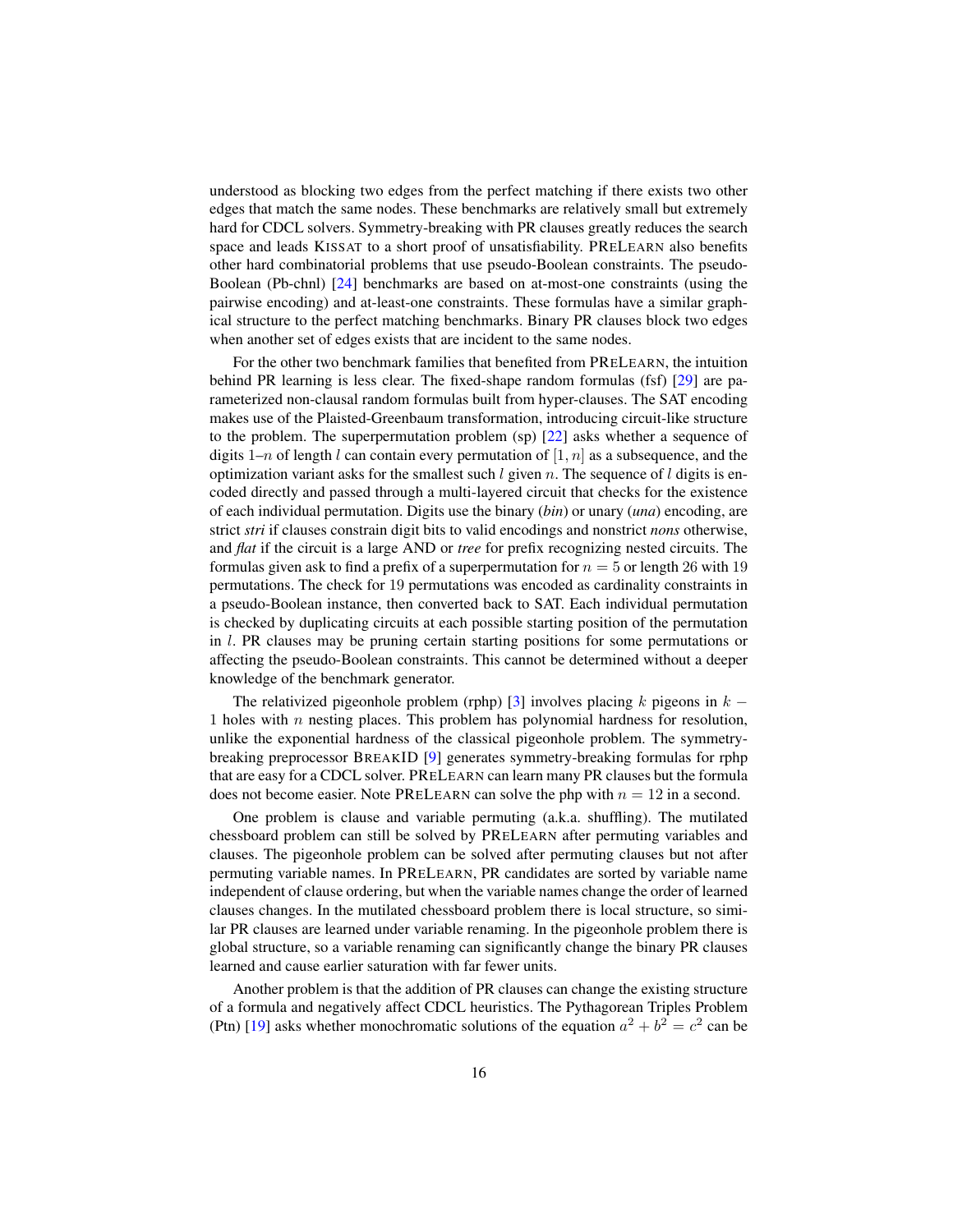avoided. The formulas encode numbers  $\{1, \ldots, 7824\}$ , for which a valid 2-coloring is possible. In the namings, the *N* in b*N* denotes the number of backbone literals added to the formula. A backbone literal is a literal assigned true in every solution. Adding more than 20 backbone literals makes the problem easy. For each formula KISSAT can find a satisfying assignment, but timeouts with the addition of PR clauses. For one instance, adding only 39 PR clauses will lead to a timeout. In some hard SAT and UNSAT problems solvers require some amount of luck and adding a few clauses or shuffling a formula can cause a CDCL solver's performance to sharply decrease. The Pythagorean Triples problem was originally solved with a local search solver, and local search still performs well after adding PR clauses.

In a straight-forward way, one can avoid the negative effects of adding harmful PR clauses by running two solvers in parallel: one with PRELEARN and one without. This fits with the portfolio approach for solving SAT problems.

### 8 Conclusion and Future Work

In this paper we presented PRELEARN, a tool built from the SADICAL framework that learns PR clauses in a preprocessing stage. We developed several heuristics for finding PR clauses and multiple configurations for clause learning. In the evaluation we found that PRELEARN improves the performance of the CDCL solver KISSAT on many benchmarks from past SAT competitions.

For future work, quantifying the usefulness of each PR clause in relation to guiding the CDCL solver may lead to better learning heuristics. This is a difficult task that likely requires problem specific information. Separately, failed clause caching can improve performance by remembering and avoiding candidate clauses that fail with unsatisfiable reducts in multiple iterations. This would be most beneficial for problems like the mutilated chessboard that have many conflicting PR clauses. Lastly, incorporating PRELEARN during in-processing may allow for more PR clauses to be learned. This could be implemented with the inner/outer solver framework but would require a significantly narrowed search. CDCL learns many clauses during execution and it would be infeasible to examine binary PR clauses across the entire formula.

Acknowledgements We thank the community at StarExec for providing computational resources.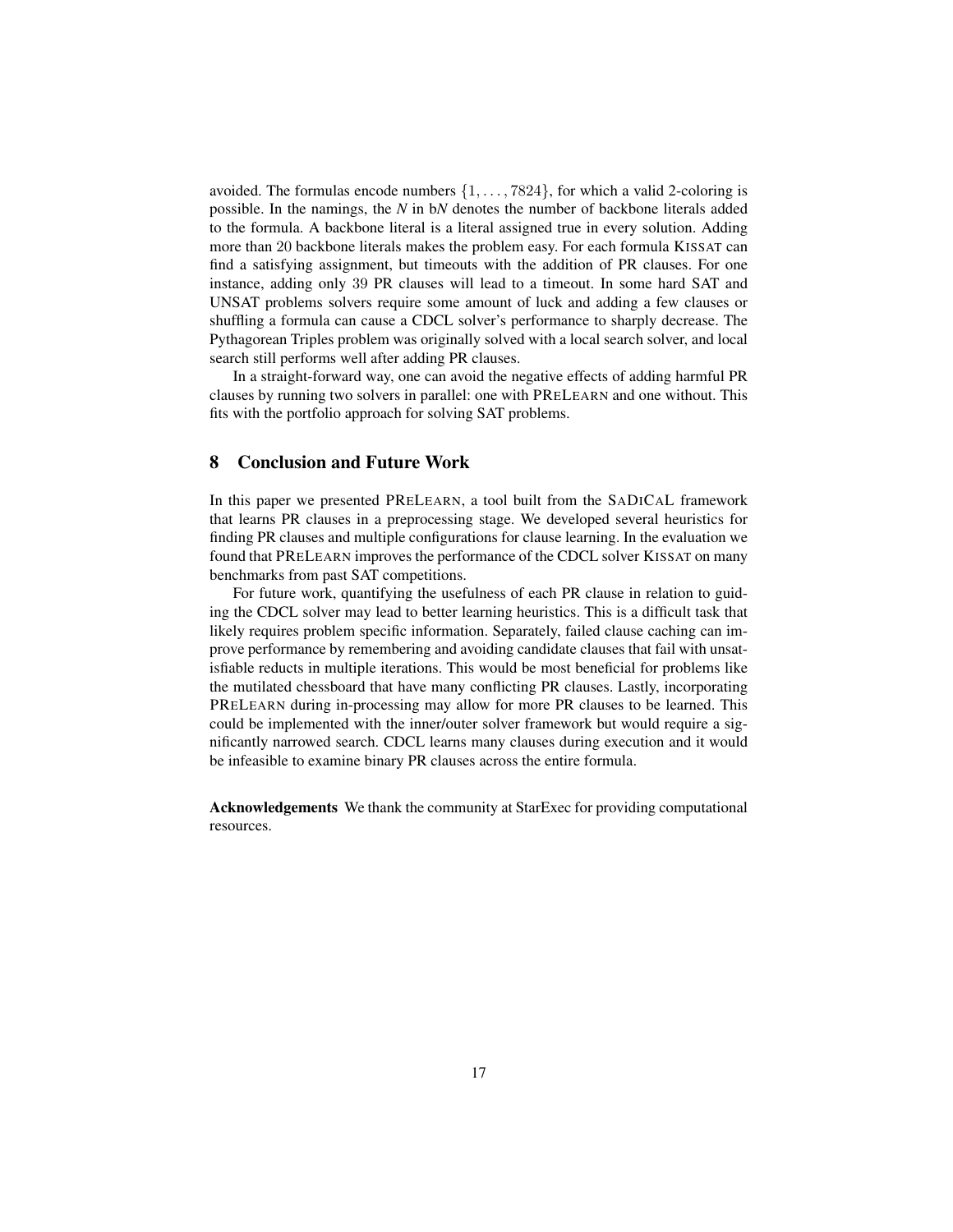### References

- <span id="page-17-1"></span>1. Alekhnovich, M.: Mutilated chessboard problem is exponentially hard for resolution. Theoretical Computer Science 310(1), 513–525 (2004)
- <span id="page-17-17"></span>2. Ansótegui, C., Bonet, M.L., Giráldez-Cru, J., Levy, J., Simon, L.: Community structure in industrial SAT instances. Journal of Artificial Intelligence Research (JAR) 66, 443–472 (2019)
- <span id="page-17-18"></span>3. Atserias, A., Lauria, M., Nordström, J.: Narrow proofs may be maximally long. ACM Transactions on Computational Logic 17(3) (2016)
- <span id="page-17-12"></span>4. Audemard, G., Katsirelos, G., Simon, L.: A restriction of extended resolution for clause learning SAT solvers. In: AAAI Conference on Artificial Intelligence. pp. 15–20. AAAI Press (2010)
- <span id="page-17-16"></span>5. Biere, A., Fazekas, K., Fleury, M., Heisinger, M.: CaDiCaL, Kissat, Paracooba, Plingeling and Treengeling entering the SAT competition 2020 (2020), unpublished
- <span id="page-17-14"></span>6. Biere, A., Fröhlich, A.: Evaluating CDCL variable scoring schemes. In: Theory and Applications of Satisfiability Testing (SAT). LNCS, vol. 9340, pp. 405–422 (2015)
- <span id="page-17-7"></span>7. Codel, C.R., Reeves, J.E., Heule, M.J.H., Bryant, R.E.: Bipartite perfect matching benchmarks. In: Pragmatics of SAT (2021)
- <span id="page-17-3"></span>8. Cook, S.A.: A short proof of the pigeon hole principle using extended resolution. SIGACT News 8(4), 28–32 (1976)
- <span id="page-17-19"></span>9. Devriendt, J., Bogaerts, B., Bruynooghe, M., Denecker, M.: Improved static symmetry breaking for SAT. In: Theory and Applications of Satisfiability Testing (SAT). LNCS, vol. 9710, pp. 104–122. Springer (2016)
- <span id="page-17-11"></span>10. Een, N., Biere, A.: Effective preprocessing in SAT through variable and clause elimination. ´ In: Theory and Applications of Satisfiability Testing (SAT). LNCS, vol. 3569, pp. 61–75. Springer (2005)
- <span id="page-17-8"></span>11. Freeman, J.W.: Improvements to Propositional Satisfiability Search Algorithms. Ph.D. thesis, USA (1995)
- <span id="page-17-2"></span>12. Haken, A.: The intractability of resolution. Theoretical Computer Science 39, 297–308 (1985)
- <span id="page-17-13"></span>13. Heule, M.J.H., Hunt, W.A., Wetzler, N.: Expressing symmetry breaking in DRAT proofs. In: Conference on Automated Deduction (CADE). LNCS, vol. 9195, pp. 591–606. Springer (2015)
- <span id="page-17-4"></span>14. Heule, M.J.H., Kiesl, B., Biere, A.: Short proofs without new variables. In: Conference on Automated Deduction (CADE). LNCS, vol. 10395, pp. 130–147. Springer (2017)
- <span id="page-17-5"></span>15. Heule, M.J.H., Kiesl, B., Biere, A.: Clausal proofs of mutilated chessboards. In: NASA Formal Methods. LNCS, vol. 11460, pp. 204–210 (2019)
- <span id="page-17-6"></span>16. Heule, M.J.H., Kiesl, B., Biere, A.: Encoding redundancy for satisfaction-driven clause learning. In: Tools and Algorithms for the Construction and Analysis of Systems (TACAS). LNCS, vol. 11427, pp. 41–58. Springer (2019)
- <span id="page-17-9"></span>17. Heule, M.J.H., Kiesl, B., Biere, A.: Strong extension free proof systems. In: Journal of Automated Reasoning. vol. 64, pp. 533–544 (2020)
- <span id="page-17-15"></span>18. Heule, M.J.H., Kiesl, B., Seidl, M., Biere, A.: PRuning through satisfaction. In: Haifa Verification Conference (HVC). LNCS, vol. 10629, pp. 179–194 (2017)
- <span id="page-17-20"></span>19. Heule, M.J.H., Kullmann, O., Marek, V.W.: Solving and verifying the boolean pythagorean triples problem via cube-and-conquer. In: Theory and Applications of Satisfiability Testing (SAT). LNCS, vol. 9710, pp. 228–245. Springer (2016)
- <span id="page-17-10"></span>20. Heule, M.J., Hunt, W.A., Wetzler, N.: Trimming while checking clausal proofs. In: Formal Methods in Computer-Aided Design (FMCAD). pp. 181–188 (2013)
- <span id="page-17-0"></span>21. Jarvisalo, M., Heule, M.J.H., Biere, A.: Inprocessing rules. In: International Joint Conference ¨ on Automated Reasoning (IJCAR). LNCS, vol. 7364, pp. 355–370. Springer (2012)